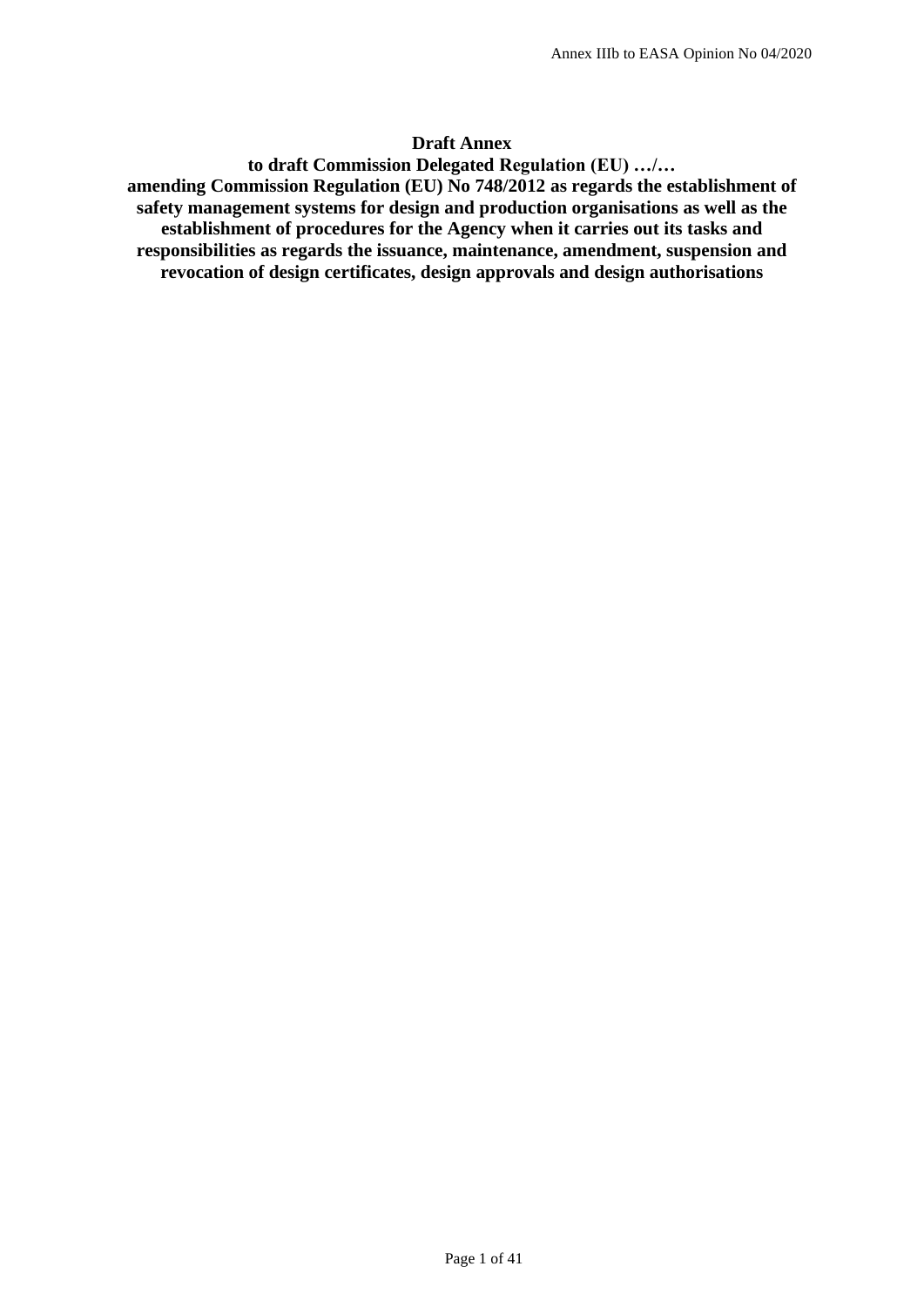## *ANNEX I*

Annex I (Part 21) to Commission Regulation (EU) No 748/2012 is amended as follows:

(1) the 'Contents' are replaced by the following:

'*Contents*

- 21.1 Competent authority
- 21.2 Scope

# **SECTION A — TECHNICAL REQUIREMENTS**

SUBPART A — GENERAL PROVISIONS

- 21.A.1 Scope
- 21.A.2 Undertaking by another person than the applicant for, or holder of, a certificate
- 21.A.3A Reporting system
- 21.A.3B Airworthiness directives
- 21.A.4 Coordination between design and production
- 21.A.5 Record-keeping
- 21.A.6 Manuals
- 21.A.7 Instructions for continued airworthiness
- 21.A.9 Access and investigation

### SUBPART B — TYPE-CERTIFICATES AND RESTRICTED TYPE-CERTIFICATES

- 21.A.11 Scope
- 21.A.13 Eligibility
- 21.A.14 Demonstration of capability
- 21.A.15 Application
- 21.A.19 Changes requiring a new type-certificate
- 21.A.20 Demonstration of compliance with the type-certification basis, operational suitability data certification basis and environmental protection requirements
- 21.A.21 Requirements for the issuance of a type-certificate or restricted typecertificate
- 21.A.31 Type design
- 21.A.33 Inspections and tests
- 21.A.35 Flight tests
- 21.A.41 Type-certificate
- 21.A.44 Obligations of the holder
- 21.A.47 Transferability
- 21.A.51 Duration and continued validity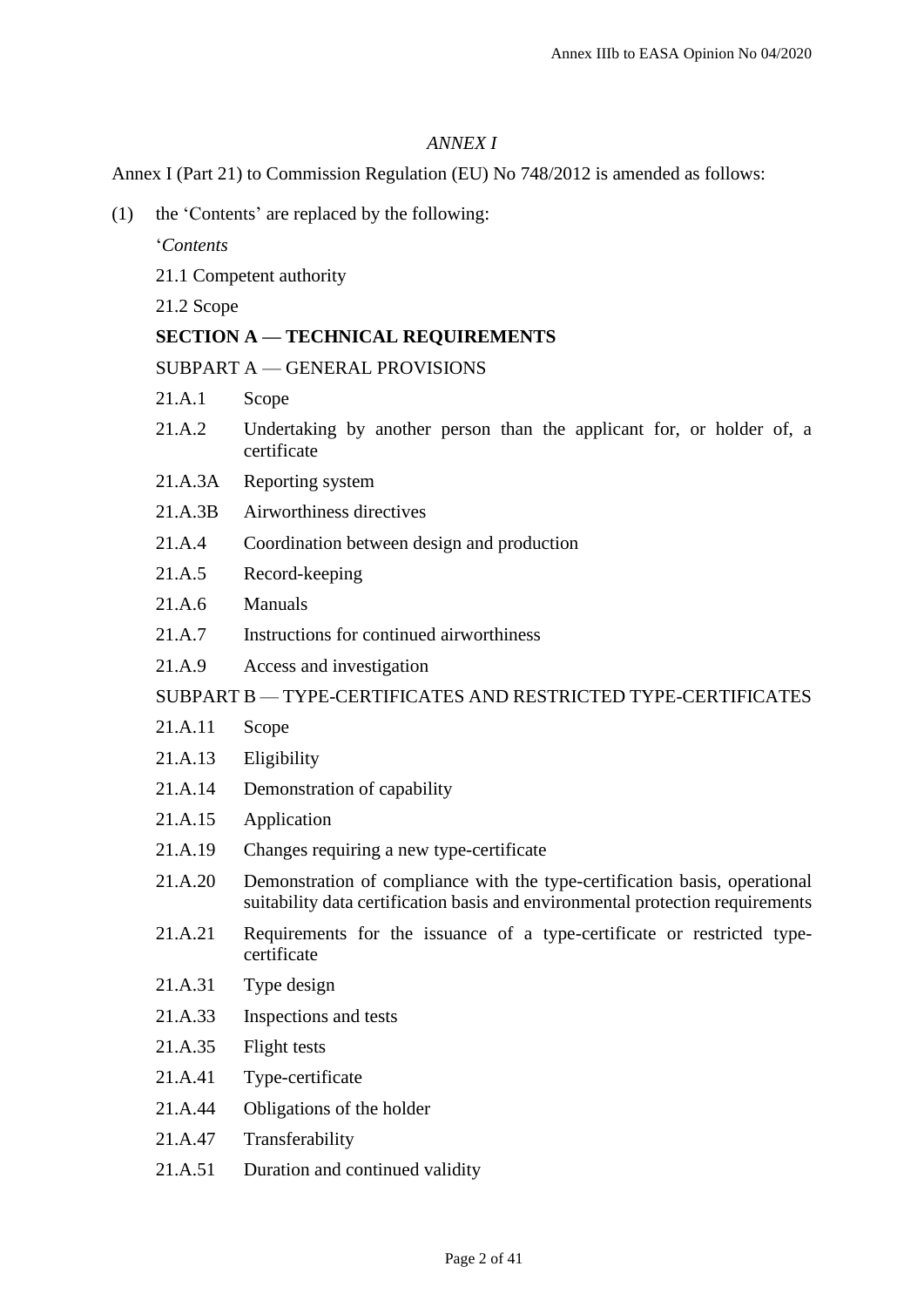21.A.62 Availability of operational suitability data

21.A.65 Continuing structural integrity for aeroplanes structures

(SUBPART C — NOT APPLICABLE)

# SUBPART D — CHANGES TO TYPE-CERTIFICATES AND RESTRICTED TYPE-**CERTIFICATES**

- 21.A.90A Scope
- 21A.90B Standard changes
- 21.A.90C Stand-alone changes to the Instructions for Continued Airworthiness
- 21.A.91 Classification of changes in type design
- 21.A.92 Eligibility
- 21.A.93 Application
- 21.A.95 Requirements for approval of a minor change
- 21.A.97 Requirements for approval of a major change
- 21.A.101 Type-certification basis, operational suitability data certification basis and environmental protection requirements for a major change to a typecertificate
- 21.A.108 Availability of operational suitability data
- 21.A.109 Obligations and EPA marking

## SUBPART E — SUPPLEMENTAL TYPE-CERTIFICATES

- 21.A.111 Scope
- 21.A.112A Eligibility
- 21.A.112B Demonstration of capability
- 21.A.113 Application for a supplemental type-certificate
- 21.A.115 Requirements for approval of major changes in the form of a supplemental type-certificate
- 21.A.116 Transferability
- 21.A.117 Changes to that part of a product covered by a supplemental type-certificate
- 21.A.118A Obligations and EPA marking
- 21.A.118B Duration and continued validity
- 21.A.120B Availabiity of operational suitability data
- SUBPART F PRODUCTION WITHOUT PRODUCTION ORGANISATION APPROVAL
- 21.A.121 Scope
- 21.A.122 Eligibility
- 21.A.124 Application
- 21.A.124A Alternative means of compliance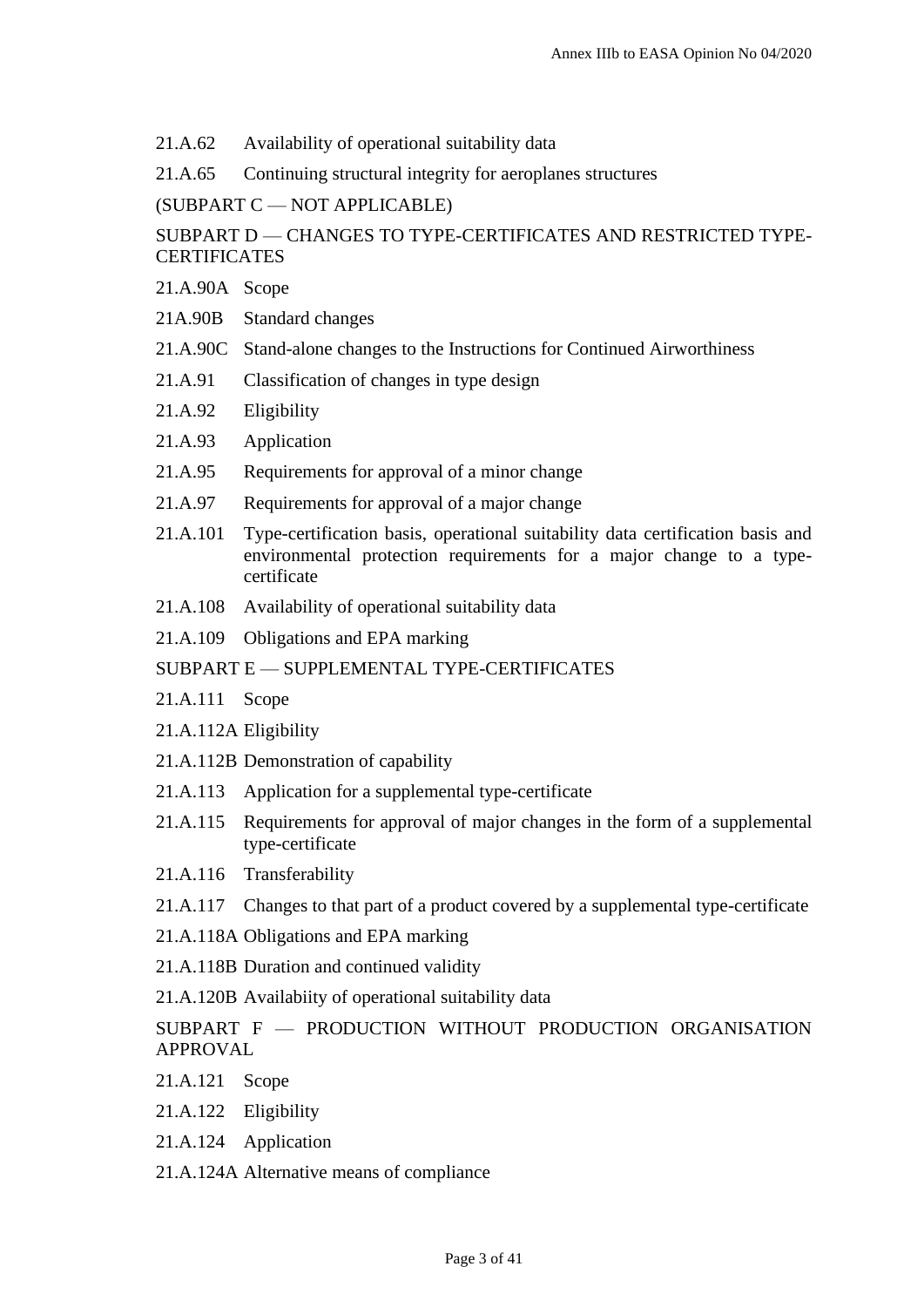- 21.A.125A Issue of a letter of agreement
- 21.A.125B Findings and observations
- 21.A.125C Duration and continued validity
- 21.A.126 Production inspection system
- 21.A.127 Tests: aircraft
- 21.A.128 Tests: engines and propellers
- 21.A.129 Obligations of the production organisation
- 21.A.130 Statement of conformity
- SUBPART G PRODUCTION ORGANISATION APPROVAL
- 21.A.131 Scope
- 21.A.133 Eligibility
- 21.A.134 Application
- 21.A.134A Alternative means of compliance
- 21.A.135 Issue of production organisation approval
- 21.A.139 Production management system
- 21.A.143 Production organisation exposition
- 21.A.145 Resources
- 21.A.147 Changes to the production management system
- 21.A.148 Changes of location
- 21.A.149 Transferability
- 21.A.151 Terms of approval
- 21.A.153 Changes to the terms of approval
- 21.A.158 Findings and observations
- 21.A.159 Duration and continued validity
- 21.A.163 Privileges
- 21.A.165 Obligations of the holder

SUBPART H — CERTIFICATES OF AIRWORTHINESS AND RESTRICTED CERTIFICATES OF AIRWORTHINESS

- 21.A.171 Scope
- 21.A.172 Eligibility
- 21.A.173 Classification
- 21.A.174 Application
- 21.A.175 Language
- 21.A.177 Amendment or modification
- 21.A.179 Transferability and reissuance within Member States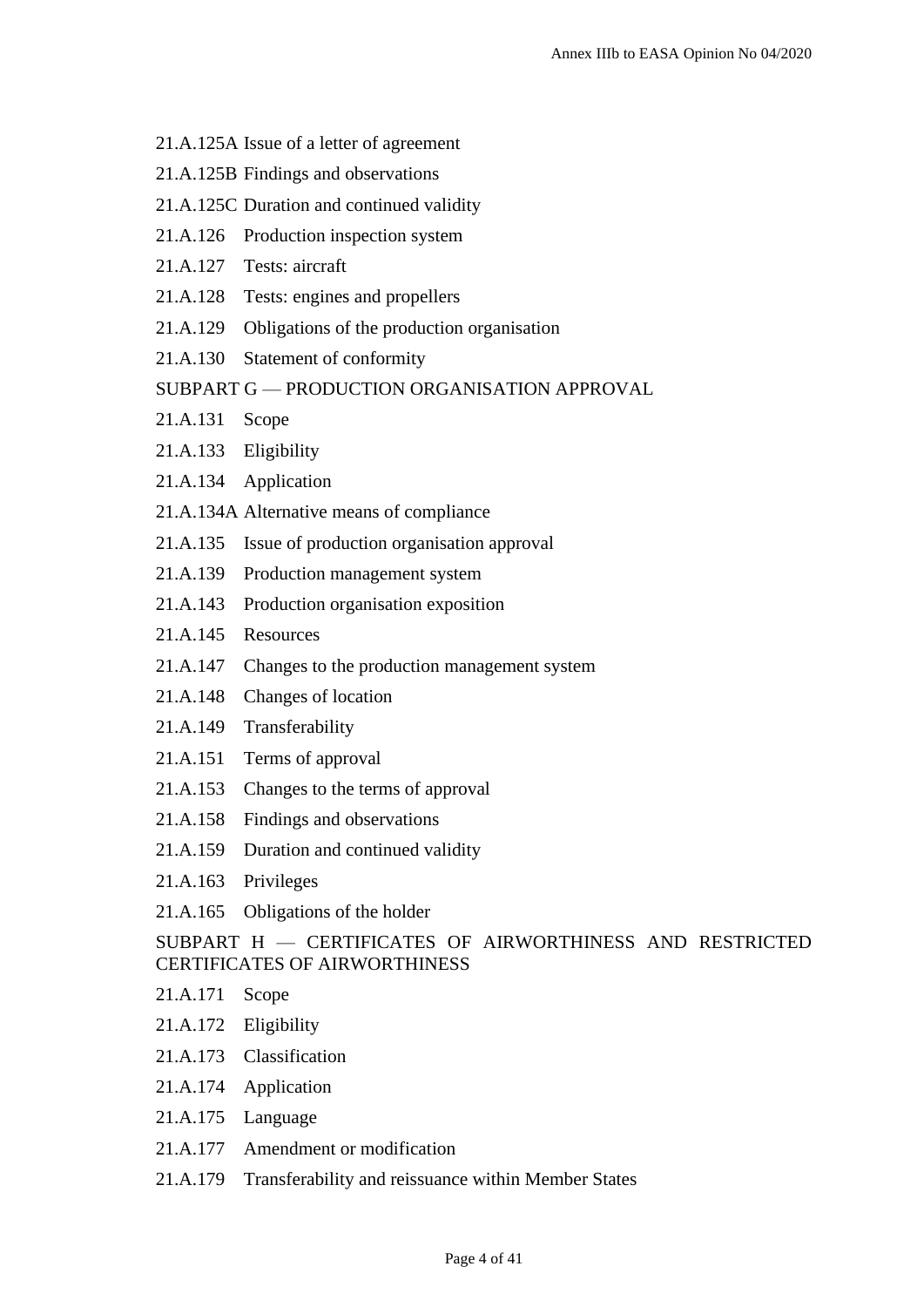- 21.A.181 Duration and continued validity
- 21.A.182 Aircraft identification

### SUBPART I — NOISE CERTIFICATES

- 21.A.201 Scope
- 21.A.203 Eligibility
- 21.A.204 Application
- 21.A.207 Amendment or modification
- 21.A.209 Transferability and reissuance within Member States
- 21.A.211 Duration and continued validity
- SUBPART J DESIGN ORGANISATION APPROVAL
- 21.A.231 Scope
- 21.A.233 Eligibility
- 21.A.234 Application
- 21.A.235 Issue of design organisation approval
- 21.A.239 Design management system
- 21.A.243 Handbook
- 21.A.245 Resources
- 21.A.247 Changes to the design management system
- 21.A.249 Transferability
- 21.A.251 Terms of approval
- 21.A.253 Changes to the terms of approval
- 21.A.258 Findings and observations
- 21.A.259 Duration and continued validity
- 21.A.263 Privileges
- 21.A.265 Obligations of the holder

# SUBPART K — PARTS AND APPLIANCES

- 21.A.301 Scope
- 21.A.303 Compliance with applicable requirements
- 21.A.305 Approval of parts and appliances
- 21.A.307 Release of parts and appliances for installation

(SUBPART L — NOT APPLICABLE)

- SUBPART M REPAIRS
- 21.A.431A Scope
- 21A.431B Standard repairs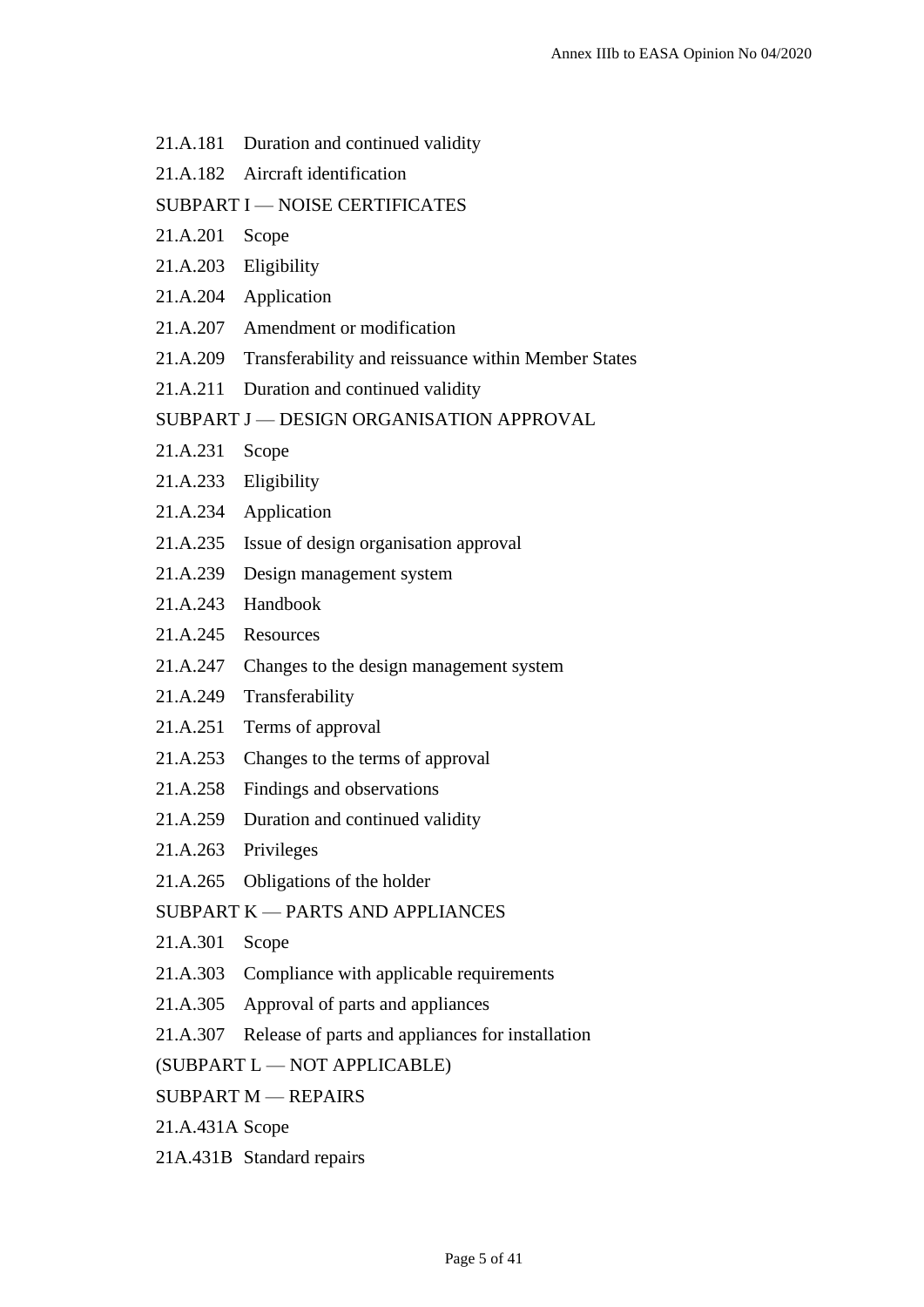### 21.A.432A Eligibility

- 21.A.432B Demonstration of capability
- 21.A.432C Application for a repair design approval
- 21.A.433 Requirements for approval of a repair design
- 21.A.435 Classification and approval of repair designs
- 21.A.439 Production of repair parts
- 21.A.441 Repair embodiment
- 21.A.443 Limitations
- 21.A.445 Unrepaired damage
- 21.A.451 Obligations and EPA marking

(SUBPART N — NOT APPLICABLE)

# SUBPART O — EUROPEAN TECHNICAL STANDARD ORDER AUTHORISATIONS

- 21.A.601 Scope
- 21.A.602A Eligibility
- 21.A.602B Demonstration of capability
- 21.A.603 Application
- 21.A.604 ETSO authorisation for an auxiliary power unit (APU)
- 21.A.605 Data requirements
- 21.A.606 Requirements for issuance of an ETSO authorisation
- 21.A.607 ETSO authorisation privileges
- 21.A.608 Declaration of design and performance (DDP)
- 21.A.609 Obligations of holders of ETSO authorisations
- 21.A.610 Approval for deviation
- 21.A.611 Design changes
- 21.A.619 Duration and continued validity
- 21.A.621 Transferability
- SUBPART P PERMIT TO FLY
- 21.A.701 Scope
- 21.A.703 Eligibility
- 21.A.707 Application for permit to fly
- 21.A.708 Flight conditions
- 21.A.709 Application for approval of flight conditions
- 21.A.710 Approval of flight conditions
- 21.A.711 Issue of a permit to fly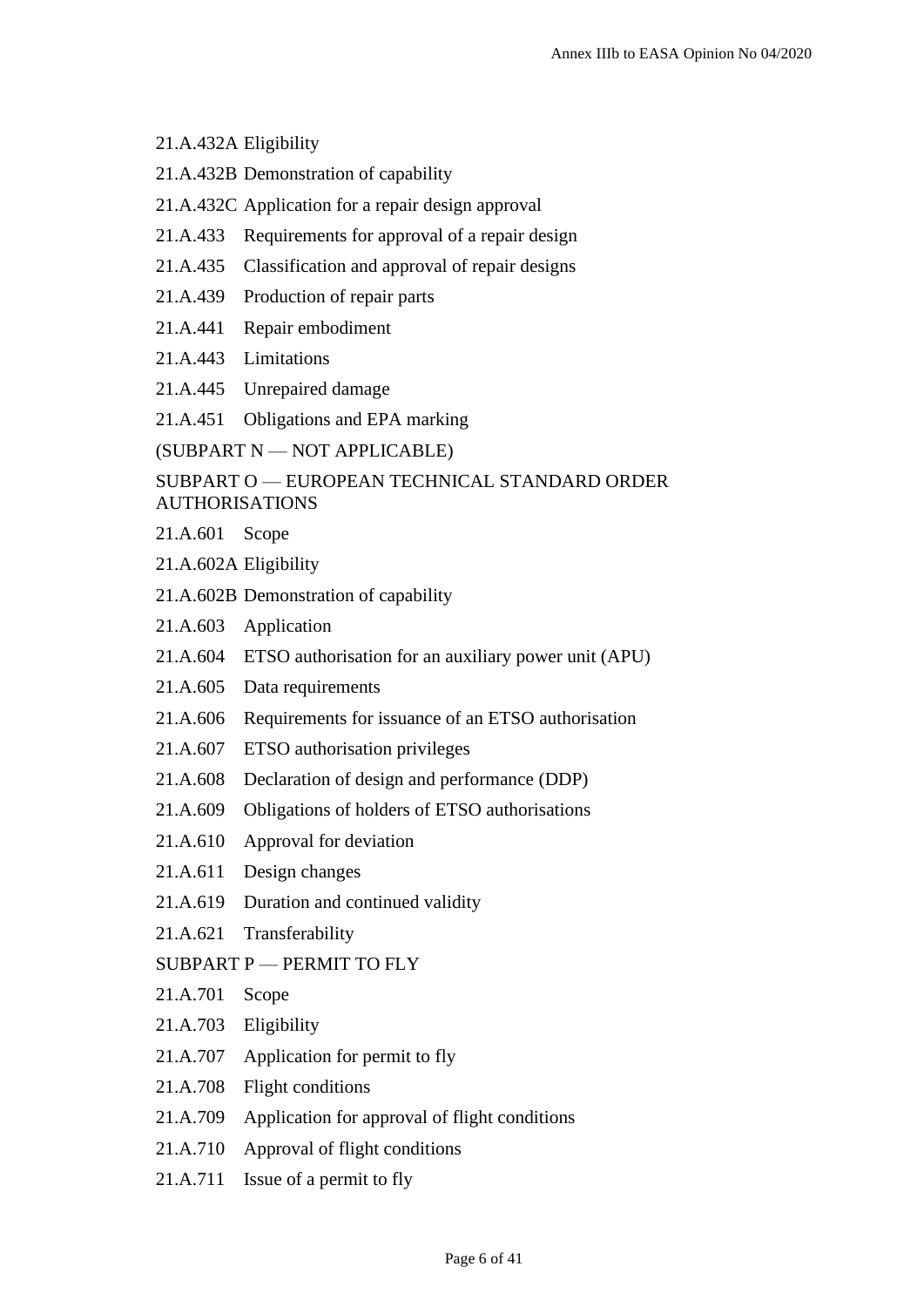- 21.A.713 Changes
- 21.A.715 Language
- 21.A.719 Transferability
- 21.A.723 Duration and continued validity
- 21.A.725 Renewal of permit to fly
- 21.A.727 Obligations of the holder of a permit to fly

### SUBPART Q — IDENTIFICATION OF PRODUCTS, PARTS AND APPLIANCES

- 21.A.801 Identification of products
- 21.A.803 Handling of identification data
- 21.A.804 Identification of parts and appliances
- 21.A.805 Identification of critical parts
- 21.A.807 Identification of ETSO articles

# SECTION B — PROCEDURES FOR COMPETENT AUTHORITIES

# SUBPART A — GENERAL PROVISIONS

- 21.B.10 Oversight documentation
- 21.B.15 Information to the Agency
- 21.B.20 Immediate reaction to a safety problem
- 21.B.25 Management system
- 21.B.30 Allocation of tasks to qualified entities
- 21.B.35 Changes to the management system
- 21.B.40 Resolution of disputes
- 21.B.55 Record-keeping
- 21.B.65 Suspension, limitation and revocation

SUBPART B — TYPE-CERTIFICATES AND RESTRICTED TYPE-CERTIFICATES

- 21.B.70 Certification specifications
- 21.B.75 Special conditions
- 21.B.80 Type-certification basis for a type-certificate or a restricted type-certificate
- 21.B.82 Operational suitability data certification basis for an aircraft type certificate or a restricted type-certificate
- 21.B.85 Designation of applicable environmental protection requirements and certification specifications for a type-certificate or a restricted typecertificate
- 21.B.100 Level of involvement
- 21.B.103 Issue of a type-certificate or a restricted type-certificate

(SUBPART C — NOT APPLICABLE)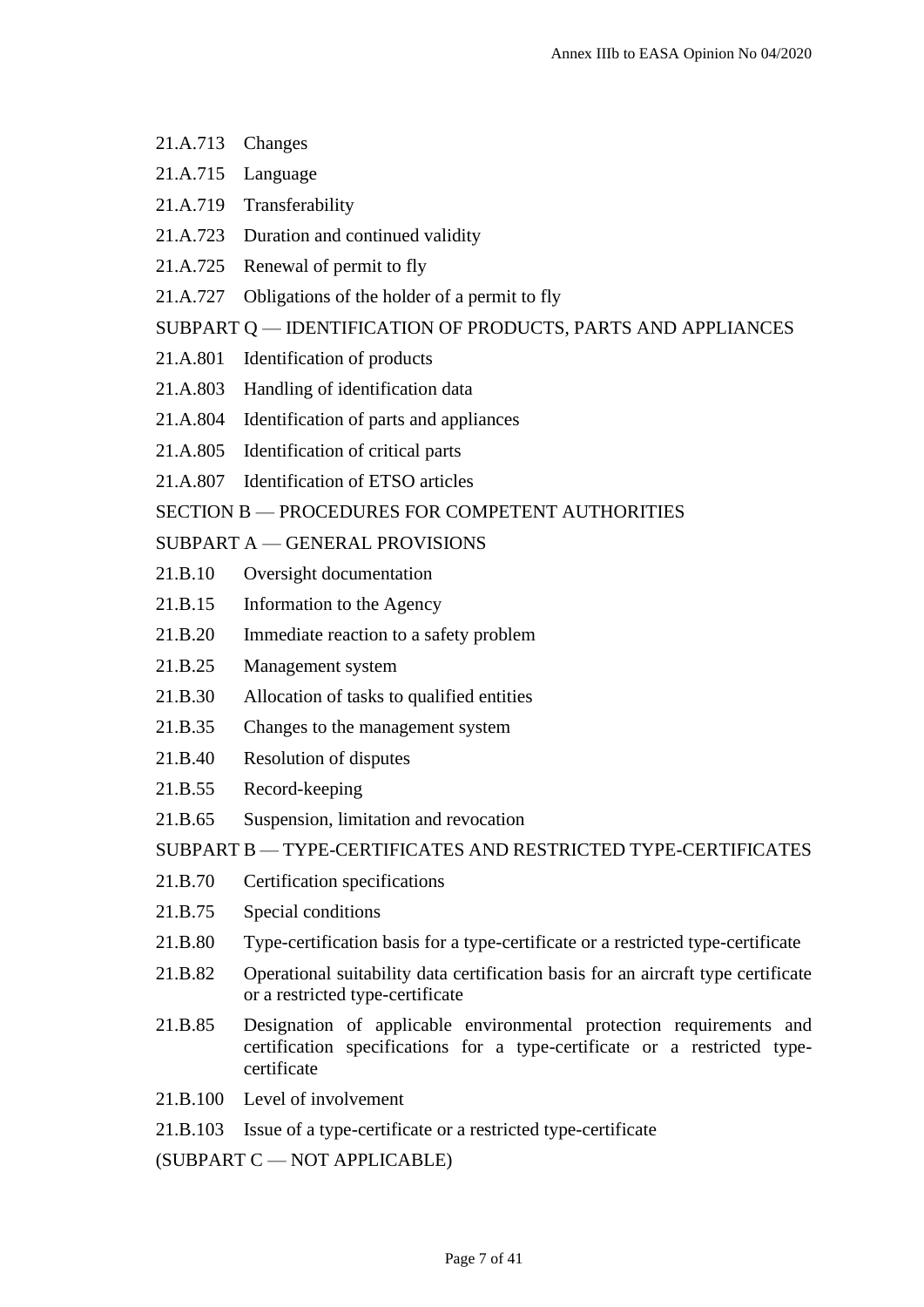SUBPART D — CHANGES TO TYPE-CERTIFICATES AND RESTRICTED TYPE-**CERTIFICATES** 

- 21.B.105 Type-certification basis, environmental protection requirements and operational suitability data certification basis for a major change to a typecertificate
- 21.B.107 Issue of an approval of a change to a type-certificate

SUBPART E — SUPPLEMENTAL TYPE-CERTIFICATES

- 21.B.109 Type-certification basis, environmental protection requirements and operational suitability data certification basis for a supplemental typecertificate
- 21.B.111 Issue of a supplemental type-certificate

SUBPART F — PRODUCTION WITHOUT PRODUCTION ORGANISATION APPROVAL

- 21.B.115 Alternative means of compliance
- 21.B.120 Initial certification procedure
- 21.B.125 Findings and corrective actions; observations
- 21.B.135 Maintenance of the letter of agreement
- 21.B.140 Amendment of a letter of agreement

SUBPART G — PRODUCTION ORGANISATION APPROVAL

- 21.B.215 Alternative means of compliance
- 21.B.220 Initial certification procedure
- 21.B.221 Oversight principles
- 21.B.222 Oversight programme
- 21.B.225 Findings and corrective actions; observations
- 21.B.240 Changes to the production management system

SUBPART H — CERTIFICATES OF AIRWORTHINESS AND RESTRICTED CERTIFICATES OF AIRWORTHINESS

- 21.B.320 Investigation
- 21.B.325 Issue of airworthiness certificate
- 21.B.326 Certificate of airworthiness
- 21.B.327 Restricted certificate of airworthiness

SUBPART I — NOISE CERTIFICATES

- 21.B.420 Investigation
- 21.B.425 Issue of noise certificates
- SUBPART J DESIGN ORGANISATION APPROVAL
- 21.B.430 Initial certification procedure
- 21.B.431 Oversight principles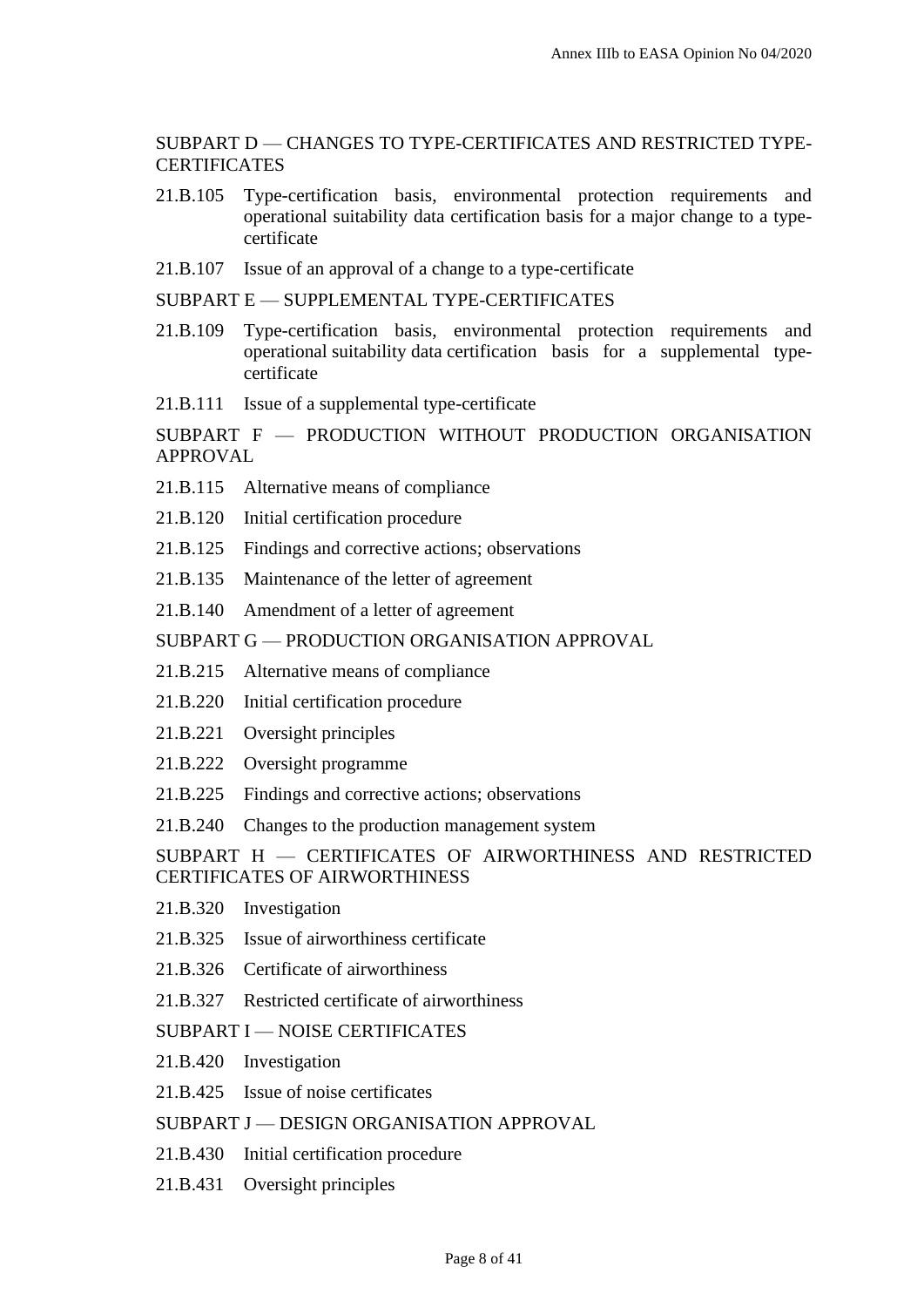21.B.432 Oversight programme

21.B.433 Findings and corrective actions; observations

21.B.435 Changes to the design management system

SUBPART K — PARTS AND APPLIANCES

(SUBPART L — NOT APPLICABLE)

SUBPART M — REPAIRS

21.B.450 Type-certification basis and environmental protection requirements for a major repair design approval

21.B.453 Issue of a repair design approval

(SUBPART N — NOT APPLICABLE)

SUBPART O — EUROPEAN TECHNICAL STANDARD ORDER AUTHORISATIONS

21.B.480 Issue of an ETSO authorisation

SUBPART P — PERMIT TO FLY

21.B.520 Investigation

21.B.525 Issue of a permit to fly

SUBPART Q — IDENTIFICATION OF PRODUCTS, PARTS AND APPLIANCES

Appendices

Appendix I — EASA Form 1 — Authorised Release Certificate

Appendix II – EASA Form 15a and 15c – Airworthiness Review Certificate

Appendix III — EASA Form 20a — Permit to Fly

Appendix IV — EASA Form 20b — Permit to Fly (issued by approved organisations)

Appendix V — EASA Form 24 — Restricted Certificate of Airworthiness

Appendix VI — EASA Form 25 — Certificate of Airworthiness

Appendix VII — EASA Form 45 — Noise Certificate

Appendix VIII — EASA Form 52 — Aircraft Statement of Conformity

Appendix IX — EASA Form 53 — Certificate of Release to Service

Appendix X — EASA Form 55 — Production Organisation Approval Certificate

Appendix  $XI$  — EASA Form  $65$  — Letter of Agreement for production without production organisation approval

Appendix XII — Categories of flight tests and associated flight test crew qualification.';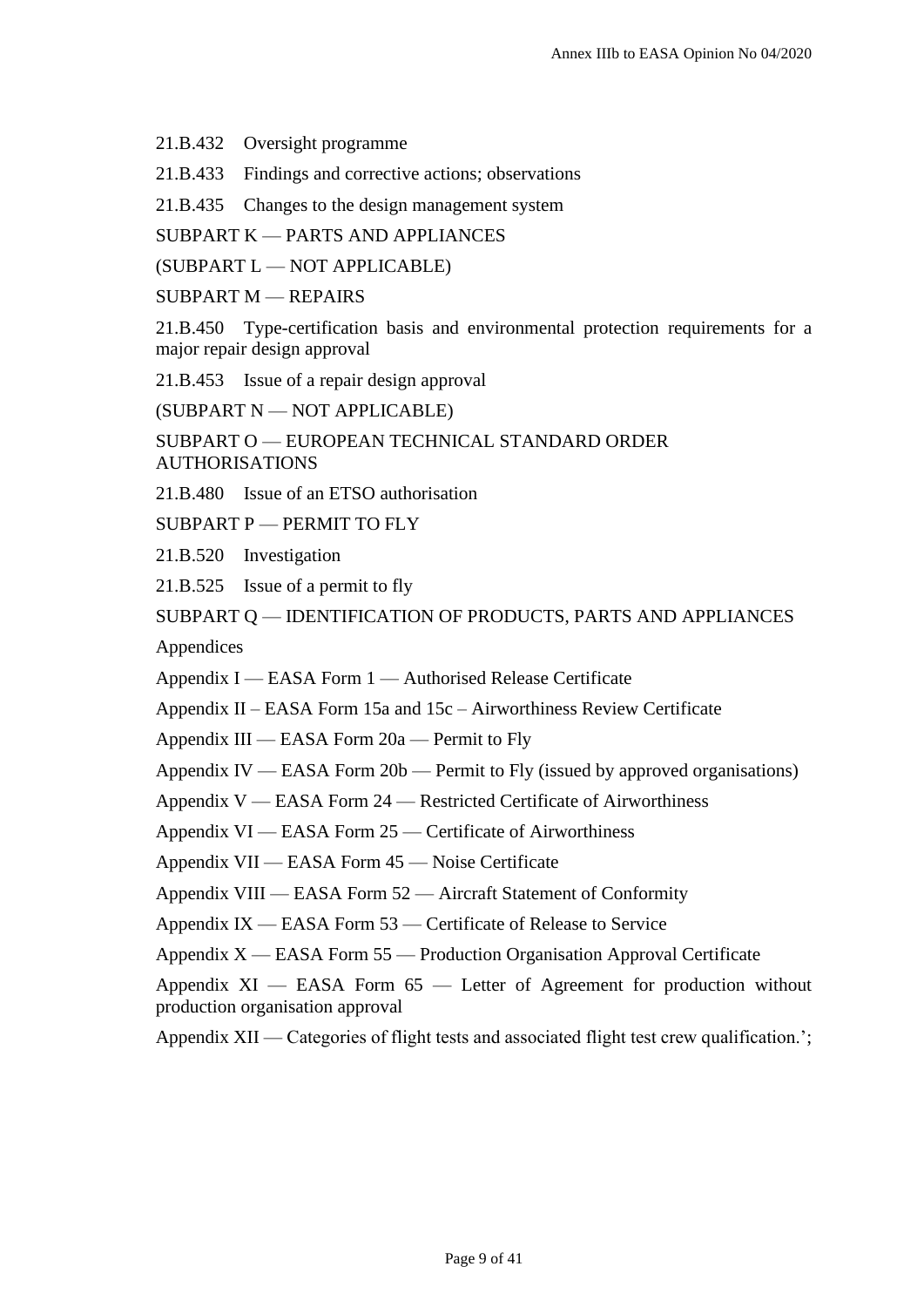(2) point 21.A.1 is replaced by the following:

# '**21.A.1 Scope**

This Subpart establishes the general rights and obligations of the applicant for, and holder of, any certificate that has been issued or is to be issued in accordance with this Annex.';

(3) point 21.A.3A is replaced by the following:

# '**21.A.3A Reporting system**

- (a) Without prejudice to Regulation (EU) No  $376/2014$  (<sup>1</sup>) and its delegated and implementing acts, all natural or legal persons that have applied for or hold a typecertificate, restricted type-certificate, supplemental type-certificate, European Technical Standard Order (ETSO) authorisation, major repair design approval or any other relevant approval deemed to have been issued under this Regulation shall:
	- 1. establish and maintain a system for collecting, investigating and analysing occurrence reports in order to identify adverse trends or to address deficiencies and to extract occurrences whose reporting is mandatory in accordance with point 3 and those which are reported voluntarily. The occurrence-reporting system shall include:
		- (i) reports of and information related to failures, malfunctions, defects or other occurrences which cause or might cause adverse effects on the continuing airworthiness of the product, part or appliance covered by the type-certificate, restricted type-certificate, supplemental typecertificate, ETSO authorisation, major repair design approval or by any other relevant approval deemed to have been issued under this Regulation;
		- (ii) errors, near misses and hazards that do not fall under point (i);
	- 2. make available to known operators of the product, part or appliance and, on request, to any person authorised under other associated implementing or delegated acts the information about the system established in accordance with point (a)(1), and on how to provide reports of and information related to failures, malfunctions, defects or other occurrences referred to in point  $(a)(1)(i);$
	- 3. report to the Agency any failure, malfunction, defect or other occurrence of which it is aware and is related to a product, part or appliance covered by the type-certificate, restricted type-certificate, supplemental type-certificate,

<sup>(</sup> 1 ) Regulation (EU) No 376/2014 of the European Parliament and of the Council of 3 April 2014 on the reporting, analysis and follow-up of occurrences in civil aviation, amending Regulation (EU) No 996/2010 of the European Parliament and of the Council and repealing Directive 2003/42/EC of the European Parliament and of the Council and Commission Regulations (EC) No 1321/2007 and (EC) No 1330/2007 (OJ L 122, 24.4.2014, p. 18).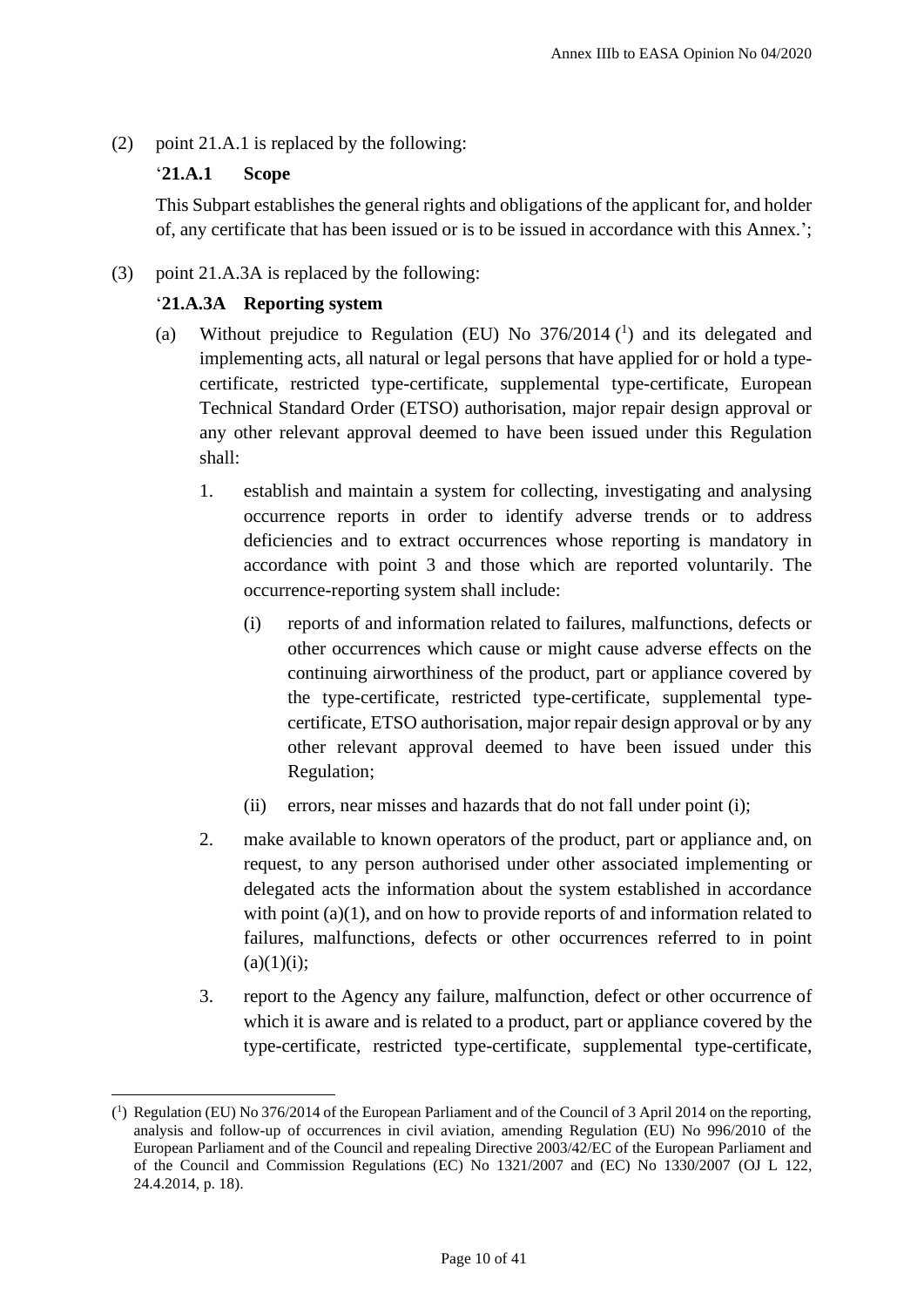ETSO authorisation, major repair design approval or by any other relevant approval deemed to have been issued under this Regulation, and which has resulted or may result in an unsafe condition.

- (b) Without prejudice to Regulation (EU) No 376/2014 and its delegated and implementing acts, any natural or legal person that holds or has applied for a production organisation approval certificate under Subpart G, or that produces a product, part or appliance under Subpart F, shall:
	- 1. establish and maintain a system for collecting and assessing occurrence reports, including reports on errors, near misses and hazards, in order to identify adverse trends or to address deficiencies and extract occurrences whose reporting is mandatory in accordance with points 2 and 3 and those which are reported voluntarily;
	- 2. report to the responsible design approval holder all the cases where products, parts or appliances have been released by the production organisation and possible deviations from the applicable design data have been subsequently identified, and investigate with the design approval holder to identify those deviations which could lead to an unsafe condition;
	- 3. report to the competent authority of the Member State responsible in accordance with point 21.1 and the Agency the deviations that have been identified according to point 2 and which could lead to an unsafe condition;
	- 4. if the production organisation acts as a supplier to another production organisation, also report to that other organisation all the cases where it has released products, parts or appliances to that organisation and possible deviations from the applicable design data have been subsequently identified.
- (c) Without prejudice to Regulation (EU) No 376/2014 and its delegated and implementing acts, any natural or legal person, when reporting in accordance with points (a)(3), (b)(2), (b)(3) and (b)(4), shall appropriately protect the confidentiality of the reporter and of the person(s) mentioned in the report.
- (d) Without prejudice to Regulation (EU) No 376/2014 and its delegated and implementing acts, any natural or legal person shall make the reports defined in points  $(a)(3)$  and  $(b)(3)$  in a form and manner established by the competent authority, and dispatch them as soon as practicable and in any case not later than 72 hours after the natural or legal person has identified that the occurrence may lead to a possible unsafe condition, unless exceptional circumstances prevent this.
- (e) Without prejudice to Regulation (EU) No 376/2014 and its delegated and implementing acts, if an occurrence reported under point (a)(3) or under point (b)(3) results from a deficiency in the design or a production deficiency, the holder of the type-certificate, restricted type-certificate, supplemental type-certificate, major repair design approval, ETSO authorisation or any other relevant approval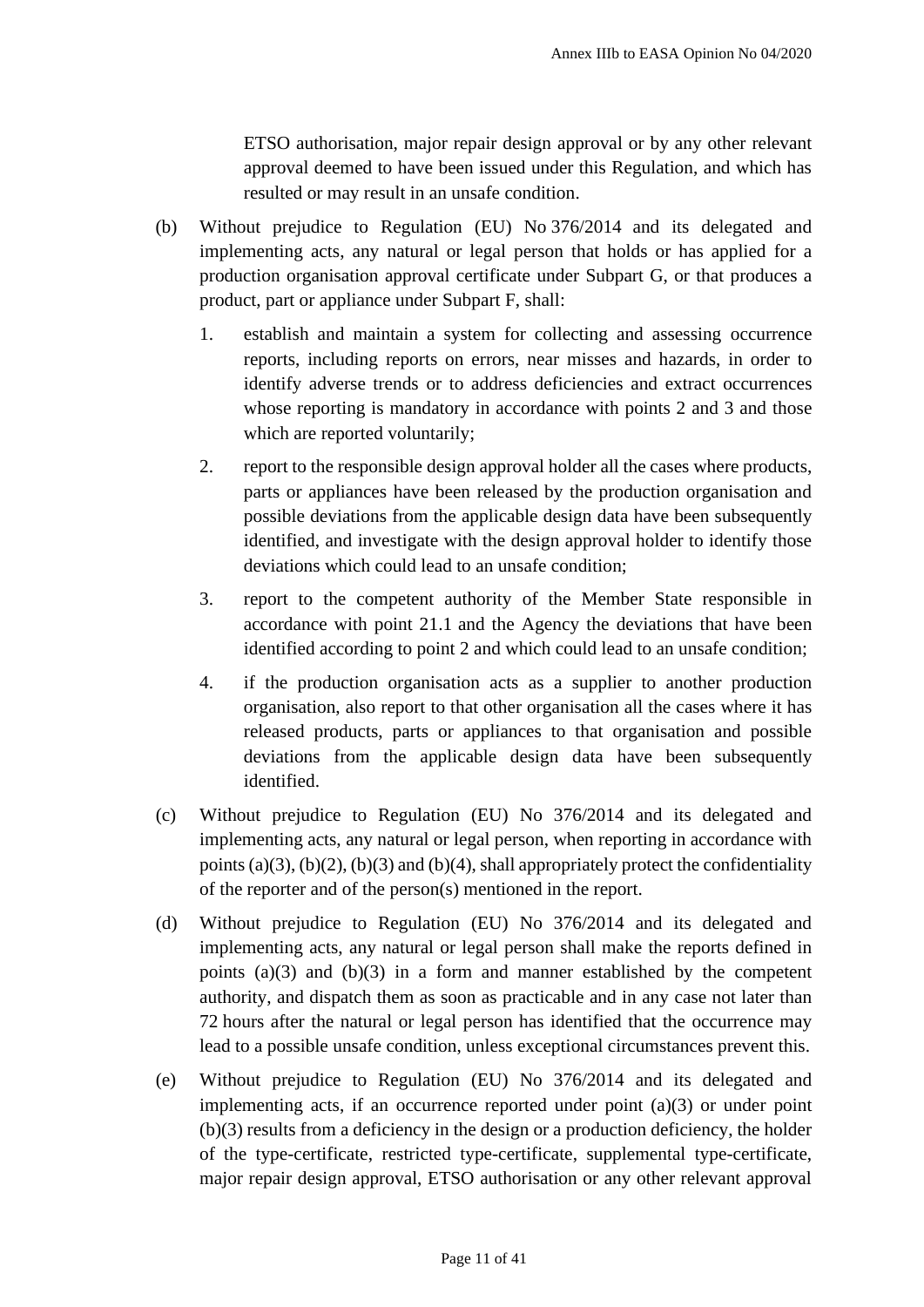deemed to have been issued under this Regulation, or the production organisation as appropriate, shall investigate the reason for the deficiency and report to the competent authority of the Member State responsible in accordance with point 21.1 and to the Agency the results of its investigation and any action it intends to take or proposes to be taken to correct that deficiency.

- (f) If the competent authority finds that action is required to correct the deficiency, the holder of the type-certificate, restricted type-certificate, supplemental typecertificate, major repair design approval, ETSO authorisation or any other relevant approval deemed to have been issued under this Regulation, or the production organisation as appropriate, shall submit the relevant data to the competent authority upon its request.';
- (4) point 21.A.5 is replaced by the following:

# '**21.A.5 Record-keeping**

All natural or legal persons that hold or have applied for a type-certificate, restricted typecertificate, supplemental type-certificate, ETSO authorisation, design or repair approval, permit to fly, production organisation approval certificate or letter of agreement under this Regulation shall:

- (a) when they design a product, part or appliance or changes or repairs thereto, establish a record-keeping system and maintain the relevant design information/data; this information/data shall be made available to the Agency in order to provide the information/data that is necessary to ensure the continued airworthiness of the product, part or appliance, the continued validity of the operational suitability data, and compliance with the applicable environmental protection requirements;
- (b) when they produce a product, part or appliance, record the details of the work relevant to the conformity of the product, part or appliances with the applicable design data, and the requirements imposed on their partners and suppliers, and make this data available to their competent authority in order to provide the information that is necessary to ensure the continuing airworthiness of the product, part or appliance;
- (c) with regard to permits to fly:
	- 1. maintain the documents that are produced to establish and justify the flight conditions, and make them available to the Agency and to their competent authority of the Member State in order to provide the information that is necessary to ensure the continued airworthiness of the aircraft;
	- 2. when they issue a permit to fly under the privilege of approved organisations, maintain the documents associated with it, including inspection records and documents that support the approval of the flight conditions and the issuance of the permit to fly itself, and make them available to the Agency and to their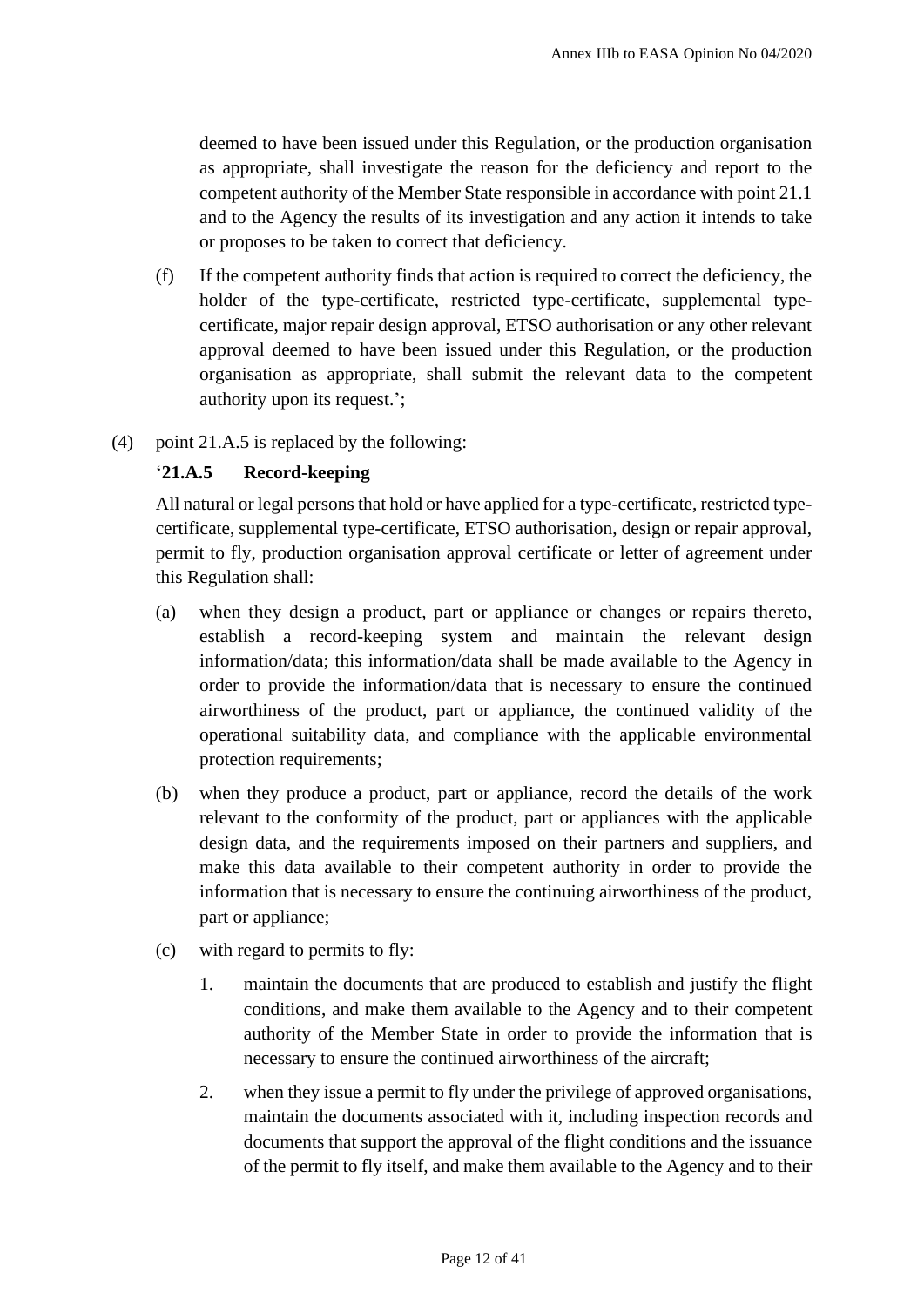competent authority of the Member State responsible for the oversight of the organisation in order to provide the information that is necessary to ensure the continued airworthiness of the aircraft;

- (d) retain records of the competence and qualifications of the personnel that are involved in the design or the production and in the independent function to monitor the compliance of the organisation with the relevant requirements, and in safety management if requested by points 21.A.139(c), 21.A.145(c), 21.A.239(c), 21.A.245(a), 21.A.145(b) or 21.A.245(e)(1);
- (e) retain records of the authorisation of personnel when they employ personnel that:
	- 1. exercise the privileges of the approved organisation according to points 21.A.163 or 21.A.263;
	- 2. carry out the independent function to monitor the compliance of the organisation with the relevant requirements according to points 21.A.139(e) and 21.A.239(e);
	- 3. carry out the independent verification function of the demonstration of compliance according to 21A.239(d)(2).';
- (5) the following point 21.A.9 is inserted:

# '**21.A.9 Access and investigation**

Any natural or legal person that holds or has applied for a type-certificate, restricted typecertificate, supplemental type-certificate, ETSO authorisation, design change or repair approval, certificate of airworthiness, noise certificate, permit to fly, design organisation approval, production organisation approval certificate or letter of agreement under this Regulation, shall:

- (a) grant the competent authority access to any facility, product, part and appliance, document, record, data, process, procedure or to any other material in order to review any report, make any inspection, or perform or witness any flight and ground test, as necessary, in order to determine the initial and continued compliance of the organisation with the applicable requirements of this Annex;
- (b) make arrangements to ensure the competent authority has access, as described in point (a), also in respect of the natural or legal person's partners, suppliers and subcontractors.';
- (6) in point 21.A.44, point (a) is replaced by the following:
	- '(a) undertake the obligations laid down in points 21.A.3A, 21.A.3B, 21.A.4, 21.A.5, 21.A.6, 21.A.7, 21.A.9, 21.A.62 and 21.A.65, and, for this purpose, shall continue to meet the qualification requirements for eligibility under point 21.A.14;';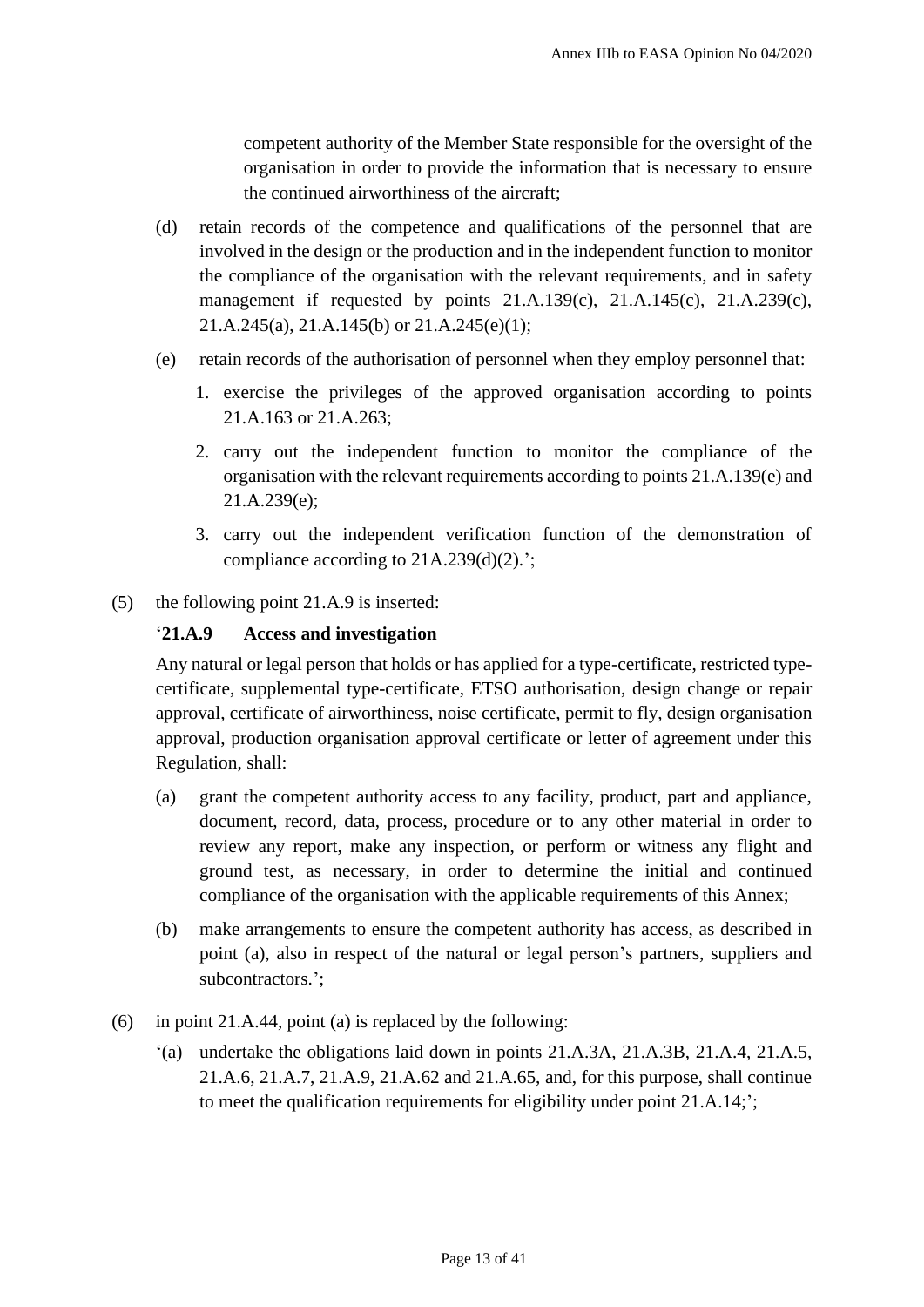(7) point 21.A.47 is replaced by the following:

# '**21.A.47 Transferability**

The transfer of a type-certificate or a restricted type-certificate or an ETSO authorisation for an APU may only be made to a natural or legal person that is able to undertake the obligations laid down in point 21.A.44, and, for this purpose, has demonstrated its capability according to point 21.A.14.';

- (8) in point 21.A.109, point (a) is replaced by the following:
	- '(a) undertake the obligations laid down in points 21.A.4, 21.A.5, 21.A.6, 21.A.7, 21.A.9 and 21.A.108;';
- (9) in point 21.A.118A, point (a)(1) is replaced by the following:
	- '1. laid down in points 21.A.3A, 21.A.3B, 21.A.4, 21.A.5, 21.A.6, 21.A.7, 21.A.9 and 21.A.120B;';
- (10) the following point 21.A.124A is inserted:

# '**21.A.124A Alternative means of compliance**

- (a) Alternative means of compliance to the acceptable means of compliance (AMC) adopted by the Agency may be used by an organisation to establish compliance with Regulation (EU) 2018/1139 and its delegated and implementing acts.
- (b) If a production organisation wishes to use an alternative means of compliance, it shall, prior to using it, provide the competent authority with a full description of that alternative means of compliance. The description shall include any revisions to manuals or procedures that may be relevant, as well as an assessment that demonstrates compliance with Regulation (EU) 2018/1139 and its delegated and implementing acts.

The production organisation may use these alternative means of compliance subject to prior approval by the competent authority, and upon receipt of the notification as provided for in point 21.B.115.';

(11) point 21.A.125B is replaced by the following:

### '**21.A.125B Findings and observations**

- (a) After receipt of the notification of findings according to point 21.B.125, the holder of a letter of agreement shall:
	- 1. identify the root cause(s) of, and contributing factor(s) to, the noncompliance;
	- 2. define a corrective action plan;
	- 3. demonstrate the implementation of the corrective action to the satisfaction of the competent authority.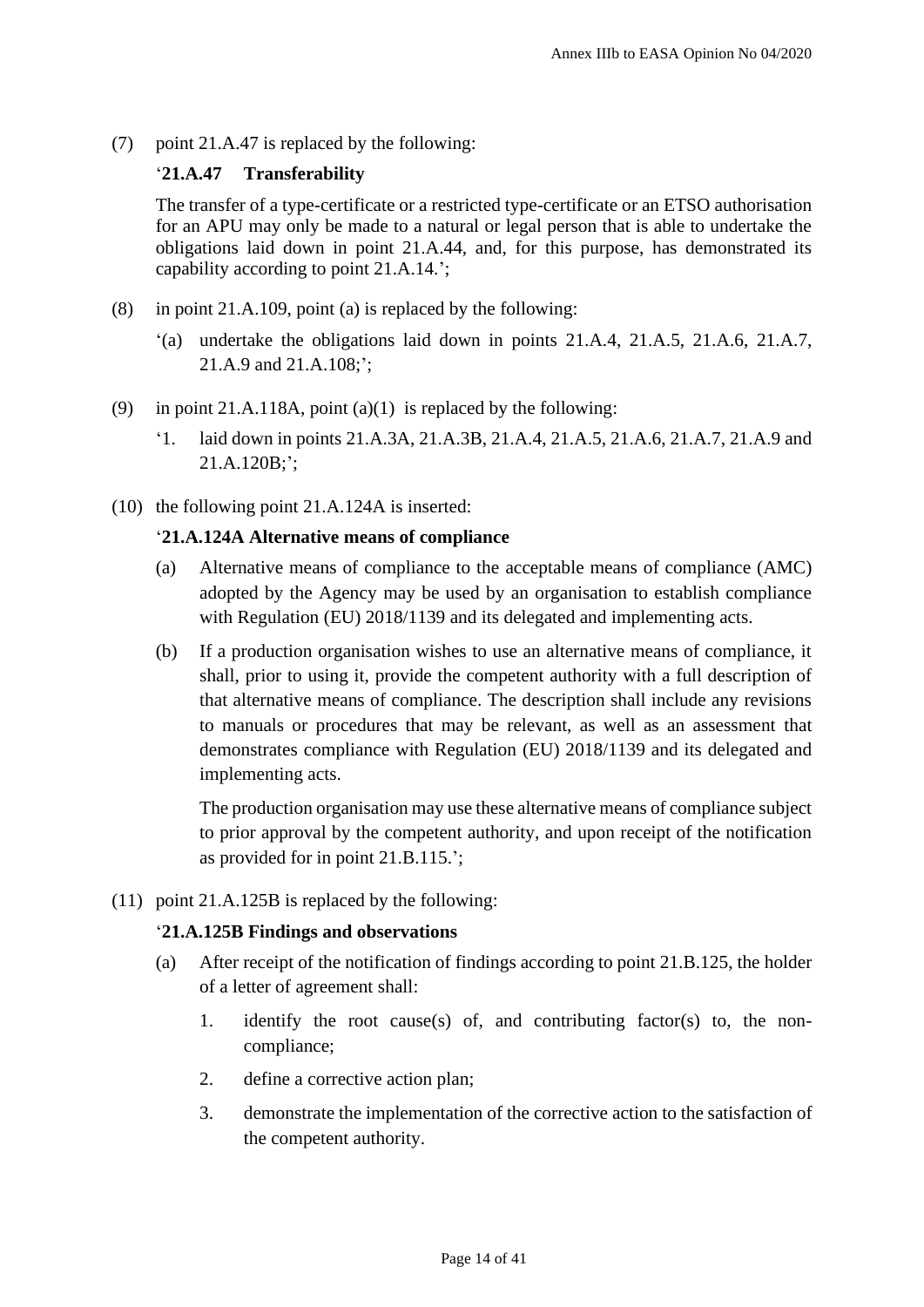- (b) The actions referred to in point (a) shall be performed within the period defined by the competent authority as defined in point 21.B.125.
- (c) The observations received in accordance with 21.B.125(d) shall be given due consideration by the holder of the letter of agreement. The organisation shall record the decisions taken in respect of these observations.';
- (12) point 21.A.125C is replaced by the following:

# '**21.A.125C Duration and continued validity**

- (a) The letter of agreement shall be issued for a limited period of time and in any case shall not exceed 1 year. It shall remain valid subject to the organisation's compliance with all the following conditions:
	- 1. the production organisation continues to comply with the applicable requirements of Regulation (EU) 2018/1139 and its delegated and implementing acts;
	- 2. the competent authority is permitted by the production organisation or by any of its partners, suppliers or subcontractors to perform the investigations in accordance with point 21.A.9;
	- 3. the production organisation is able to provide the competent authority with evidence showing that it maintains satisfactory control of the manufacture of products, parts and appliances under the letter of agreement;
	- 4. the letter of agreement has not been revoked by the competent authority under point 21.B.65, has not been surrendered by the production organisation, and its duration has not expired.
- (b) Upon surrender, revocation or expiry, the letter of agreement shall be returned to the competent authority.';
- (13) in point 21.A.126, point  $(b)(5)$  is replaced by the following:
	- '5. materials and parts that are withheld because of deviations from type design or production specifications, and that are to be considered for installation in the finished product, are subjected to an approved engineering and manufacturing review procedure. Those materials and parts that have been determined by this procedure to be serviceable shall be properly identified and reinspected if it is necessary to be reworked or repaired. Materials and parts rejected by this procedure shall be marked and disposed of to ensure that they are not incorporated in the final product.';
- $(14)$  in point 21.A.126, point  $(b)(6)$  is deleted;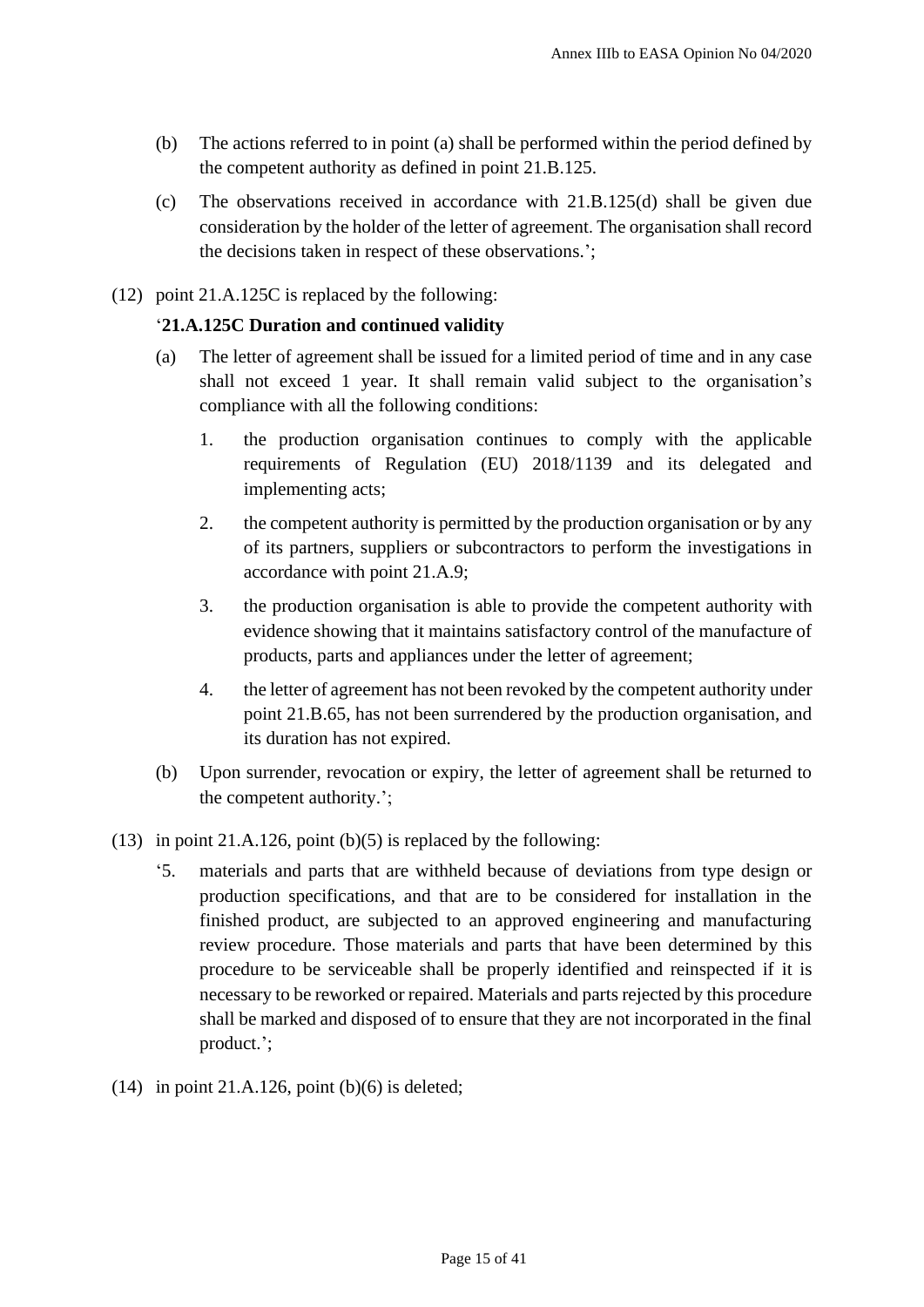(15) the title of point 21.A.129 is replaced by the following:

# '**21.A.129 Obligations of the production organisation**';

- (16) in point 21.A.129, point (e) is replaced by the following:
	- '(e) comply with Subpart A of this Section;';
- (17) in point 21.A.129, point (f) is deleted;
- (18) the following point 21.A.134A is inserted:

# '**21.A.134A Alternative means of compliance**

- (a) Alternative means of compliance to the acceptable means of compliance (AMC) adopted by the Agency may be used by a production organisation to establish compliance with Regulation (EU) 2018/1139 and its delegated and implementing acts.
- (b) If a production organisation wishes to use an alternative means of compliance, it shall, prior to using it, provide the competent authority with a full description of that alternative means of compliance. The description shall include any revisions to manuals or procedures that may be relevant, as well as an assessment that demonstrates compliance with Regulation (EU) 2018/1139 and its delegated and implementing acts.

The organisation may use these alternative means of compliance subject to prior approval by the competent authority, and upon receipt of the notification as provided for in point 21.B.215.';

(19) point 21.A.139 is replaced by the following:

# '**21.A.139 Production management system**

- (a) The production organisation shall establish, implement and maintain a production management system that includes a safety management element and a quality management element with clear accountability and lines of responsibility throughout the organisation.
- (b) The production management system shall:
	- 1. correspond to the size of the organisation, and to the nature and complexity of its activities, taking into account the hazards and associated risks inherent in these activities;
	- 2. be established under the direct accountability of a single manager nominated according to point  $21.A.145(c)(1)$ .
- (c) As part of the safety management element of the production management system, the production organisation shall:
	- 1. establish, implement and maintain a safety policy and the corresponding related safety objectives;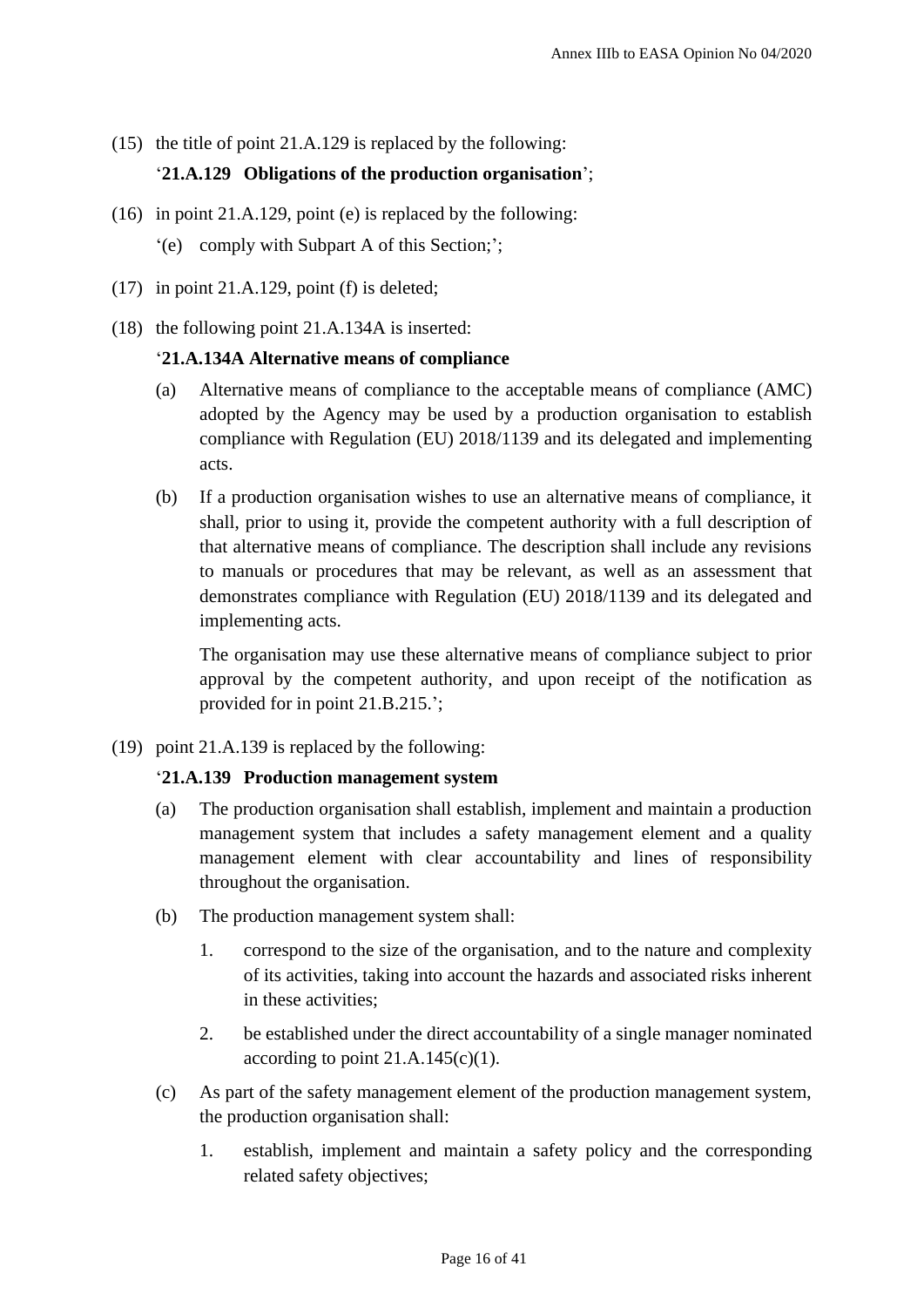- 2. appoint key safety personnel in accordance with point 21.A.145(c)(2);
- 3. establish, implement and maintain a safety risk management process that includes the identification of aviation safety hazards entailed by its activities, their evaluation and the management of the associated risks, including taking actions to mitigate the risks and verify their effectiveness;
- 4. establish, implement and maintain a safety assurance process that includes:
	- (i) the measurement and monitoring of its safety performance;
	- (ii) the management of changes in accordance with points 21.A.143(b) and 21.A.147;
	- (iii) the principles for the continuous improvement of the safety management element;
- 5. promote safety in the organisation through:
	- (i) training and education;
	- (ii) communication;
- 6. establish an occurrence reporting system according to point 21.A.3A in order to contribute to the aim of continuous improvement of safety.
- (d) As part of the quality management element of the production management system, the production organisation shall:
	- 1. ensure that each product, part or appliance produced by the organisation or by its partners, or supplied from or subcontracted to outside parties, conforms to the applicable design data and is in condition for safe operation, and thus exercise the privileges as defined in point 21.A.163.
	- 2. establish, implement and maintain, as appropriate, within the scope of the approval, control procedures for:
		- (i) document issue, approval or change;
		- (ii) vendor and subcontractor assessment audit and control;
		- (iii) the verification that incoming products, parts, materials and equipment, including items supplied new or used by buyers of products, are as specified in the applicable design data;
		- (iv) identification and traceability;
		- (v) manufacturing processes;
		- (vi) inspection and testing, including production flight tests;
		- (vii) the calibration of tools, jigs, and test equipment;
		- (viii) non-conforming item control;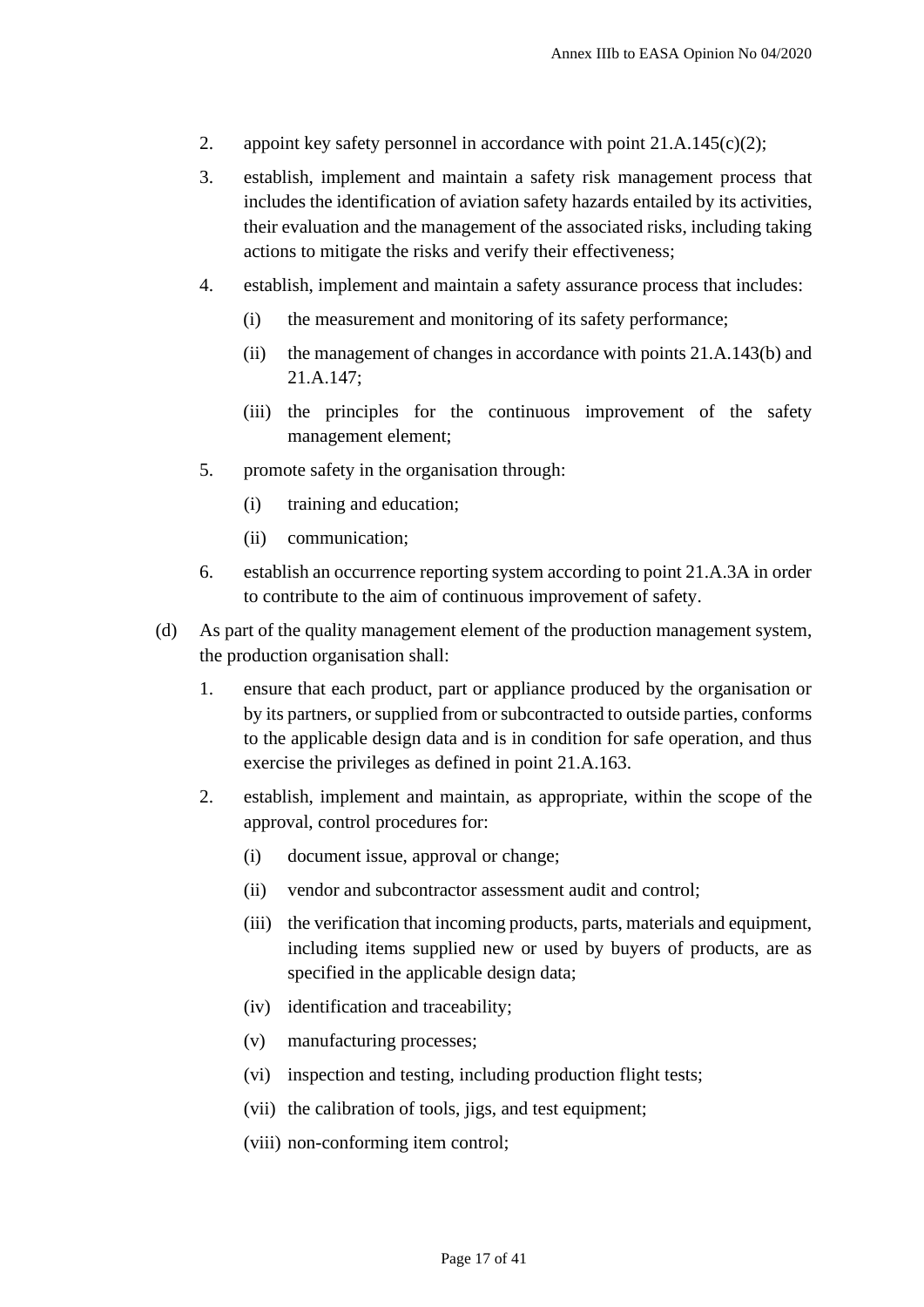- (ix) airworthiness coordination with the applicant for, or holder of, the design approval;
- (x) the completion and retention of records;
- (xi) the competence and qualifications of personnel;
- (xii) the issue of airworthiness release documents;
- (xiii) handling, storage and packing;
- (xiv) internal quality audits and the resulting corrective actions;
- (xv) work within the terms of approval performed at any location other than the approved facilities;
- (xvi) work performed after the completion of production but prior to delivery, to maintain the aircraft in a condition for safe operation;
- (xvii) the issue of a permit to fly and approval of the associated flight conditions.
- 3. include specific provisions in the control procedures for any critical parts.
- (e) The production organisation shall establish, as part of the production management system, an independent function to monitor the compliance of the organisation with the relevant requirements and compliance with, and adequacy of, the production management system. This monitoring shall include a feedback system to the person or group of persons referred to in point 21.A.145(c)(2) and to the manager referred to in point 21.A.145(c)(1) to ensure, as necessary, the implementation of corrective action.
- (f) If the production organisation holds other organisation certificate(s) issued on the basis of Regulation (EU) 2018/1139 and its delegated and implementing acts, it may integrate the production management system with the management system that is required for the issue of the other certificate(s).';
- (20) in point 21.A.143, the title is replaced by the following:

#### '**21.A.143 Production organisation exposition**';

- (21) in point 21.A.143, point (a) is replaced by the following:
	- '(a) The organisation shall establish a production organisation exposition that provides directly or by cross reference the following information related to the production management system as described in point 21.A.139:';
- (22) in point 21.A.143, point  $(a)(11)$  is replaced by the following:
	- '11. a description of the production management system, the policy, processes and procedures as required by point 21.A.139(b);';
- (23) in point 21.A.143, point (a)(12) is replaced by the following: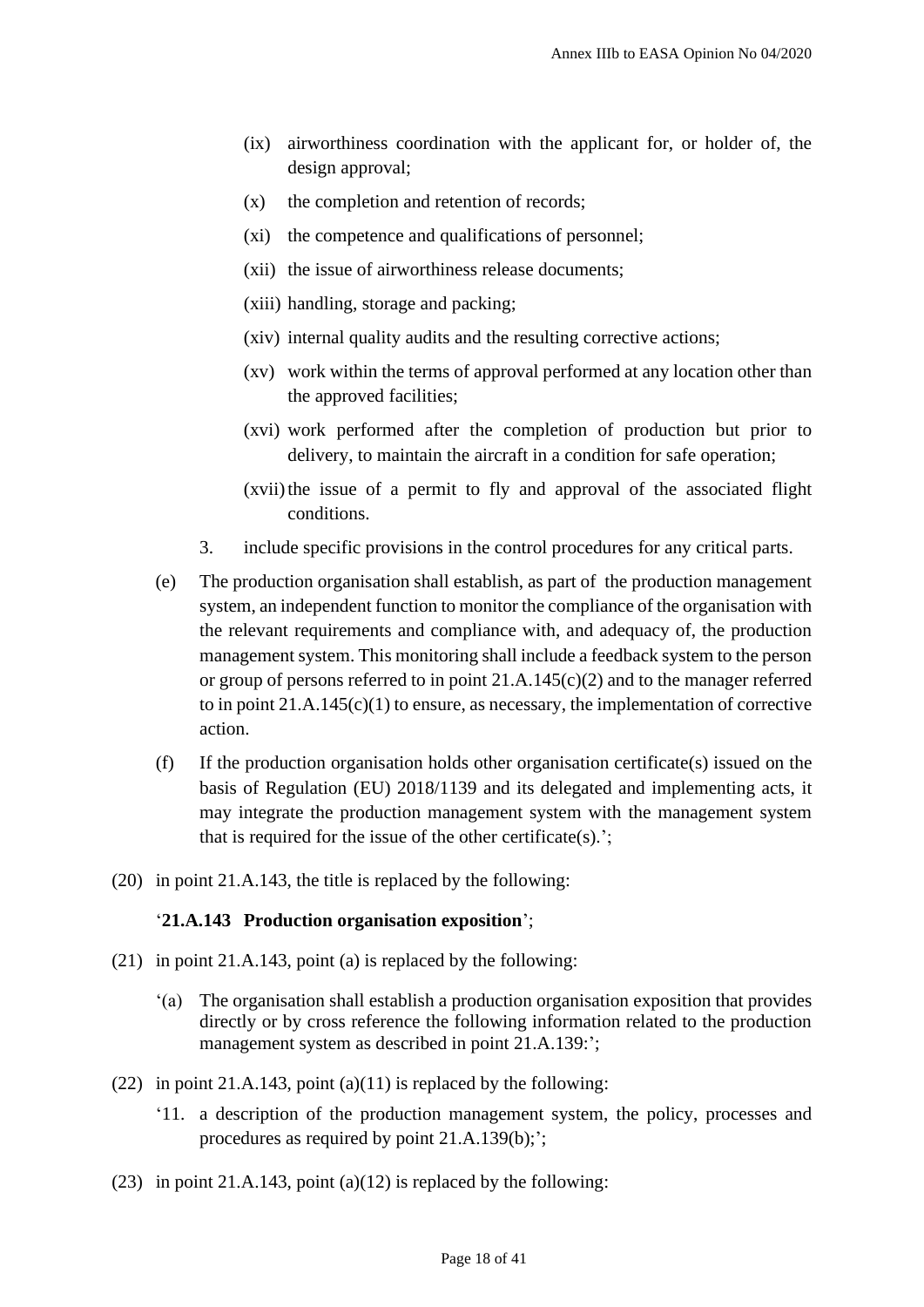- '12. a list of those outside parties referred to in point  $21.A.139(d)(1);$ ';
- (24) point 21.A.145 is replaced by the following:

### '**21.A.145 Resources**

The production organisation shall demonstrate that:

- (a) the facilities, working conditions, equipment and tools, processes and associated materials, number and competence of staff, and the general organisation are adequate to discharge its obligations under point 21.A.165;
- (b) with regard to all the necessary airworthiness and environmental protection data:
	- 1. the production organisation is in receipt of such data from the Agency and from the holder of, or applicant for, the type-certificate, restricted typecertificate or design approval, including any exemption granted against the environmental protection requirements, to determine conformity with the applicable design data;
	- 2. the production organisation has established a procedure to ensure that the airworthiness and environmental protection data are correctly incorporated in its production data;
	- 3. such data are kept up to date and made available to all personnel that need access to such data to perform their duties;
- (c) with regard to management and staff:
	- 1. an accountable manager has been nominated by the production organisation with the authority to ensure that, within the organisation, all production is performed to the required standards and that the production organisation is continuously in compliance with the requirements of the production management system referred to in point 21.A.139, and the data and procedures identified in the exposition referred to in point 21.A.143;
	- 2. a person or group of persons has/have been nominated by the accountable manager to ensure that the organisation is in compliance with the requirements of this Annex, and are identified, together with the degree of their authority; such person or group of persons shall be responsible to the accountable manager and have direct access to them. The person or group of persons shall have the appropriate knowledge, background and experience to discharge their responsibilities;
	- 3. staff at all levels have been given the appropriate authority to be able to discharge their allocated responsibilities and that there is full and effective coordination within the production organisation in respect of airworthiness and environmental protection data matters;
- (d) with regard to certifying staff authorised by the production organisation to sign the documents issued under point 21.A.163 within the scope of the terms of approval: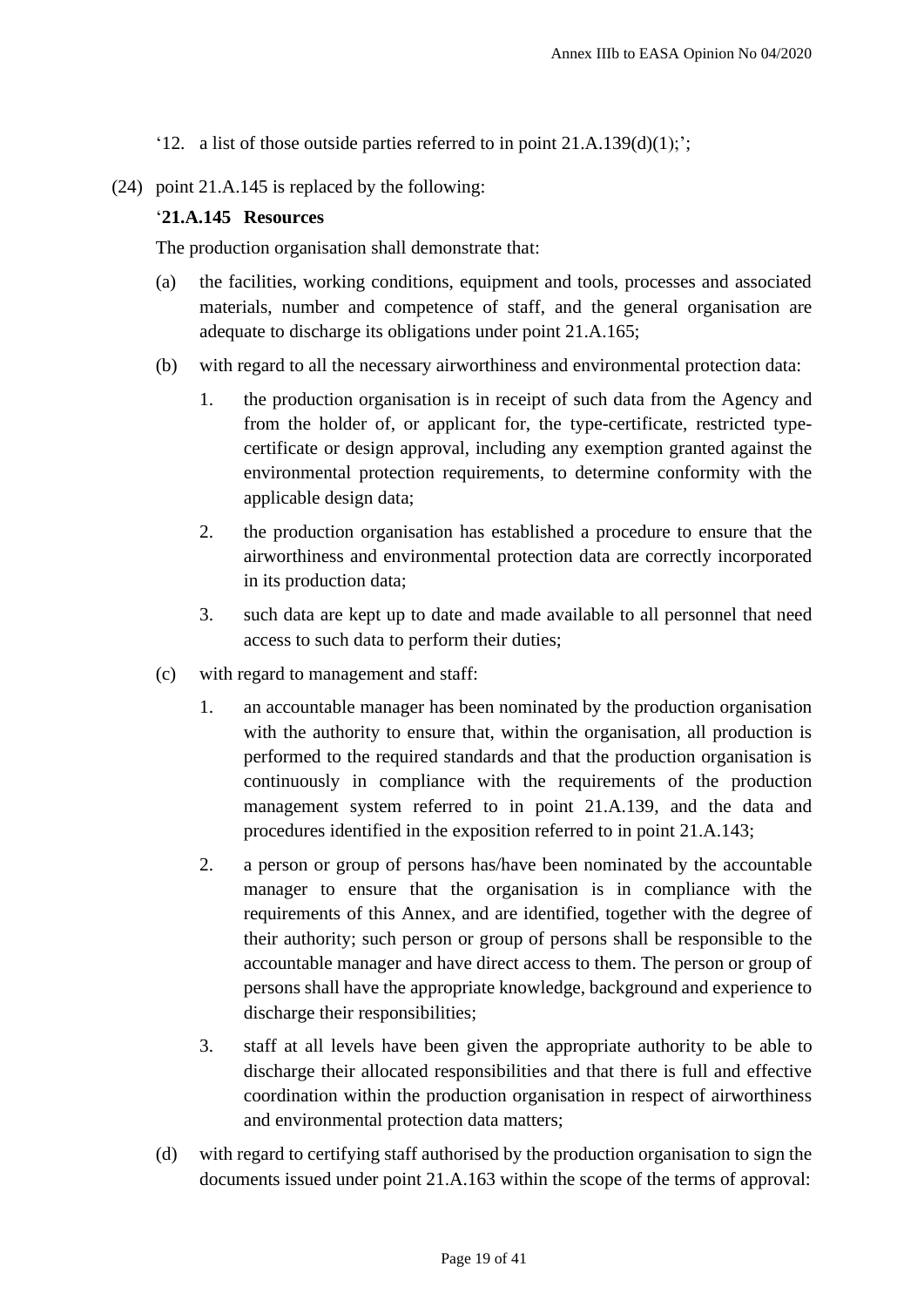- 1. they have the appropriate knowledge, background (including other functions in the organisation) and experience to discharge their allocated responsibilities;
- 2. they are provided with evidence of the scope of their authorisation.';
- (25) point 21.A.147 is replaced by the following:

# '**21.A.147 Changes to the production management system**

After the issue of a production organisation approval certificate, each change to the production management system that is significant for the demonstration of conformity or the airworthiness and environmental protection characteristics of the product, part or appliance, shall be approved by the competent authority before being implemented. The production organisation shall submit an application to the competent authority for approval which demonstrates that that it will continue to comply with this Annex.';

- (26) point 21.A.157 is deleted;
- (27) point 21.A.158 is replaced by the following:

# '**21.A.158 Findings and observations**

- (a) After receipt of the notification of findings according to point 21.B.225, the holder of the production organisation approval certificate shall:
	- 1. identify the root cause(s) of, and contributing factor(s) to, the noncompliance;
	- 2. define a corrective action plan;
	- 3. demonstrate the implementation of the corrective action to the satisfaction of the competent authority.
- (b) The actions referred to in point (a) shall be performed within the period defined by the competent authority as defined in point 21.B.225.
- (c) The observations received in accordance with 21.B.225(d) shall be given due consideration by the holder of the production organisation approval certificate. The organisation shall record the decisions taken in respect of those observations.';
- (28) point 21.A.159 is replaced by the following:

### '**21.A.159 Duration and continued validity**

- (a) A production organisation approval certificate shall be issued for an unlimited period of time. It shall remain valid subject to the production organisation's compliance with all the following conditions:
	- 1. the production organisation continues to comply with the applicable requirements of Regulation (EU) 2018/1139 and its delegated and implementing acts;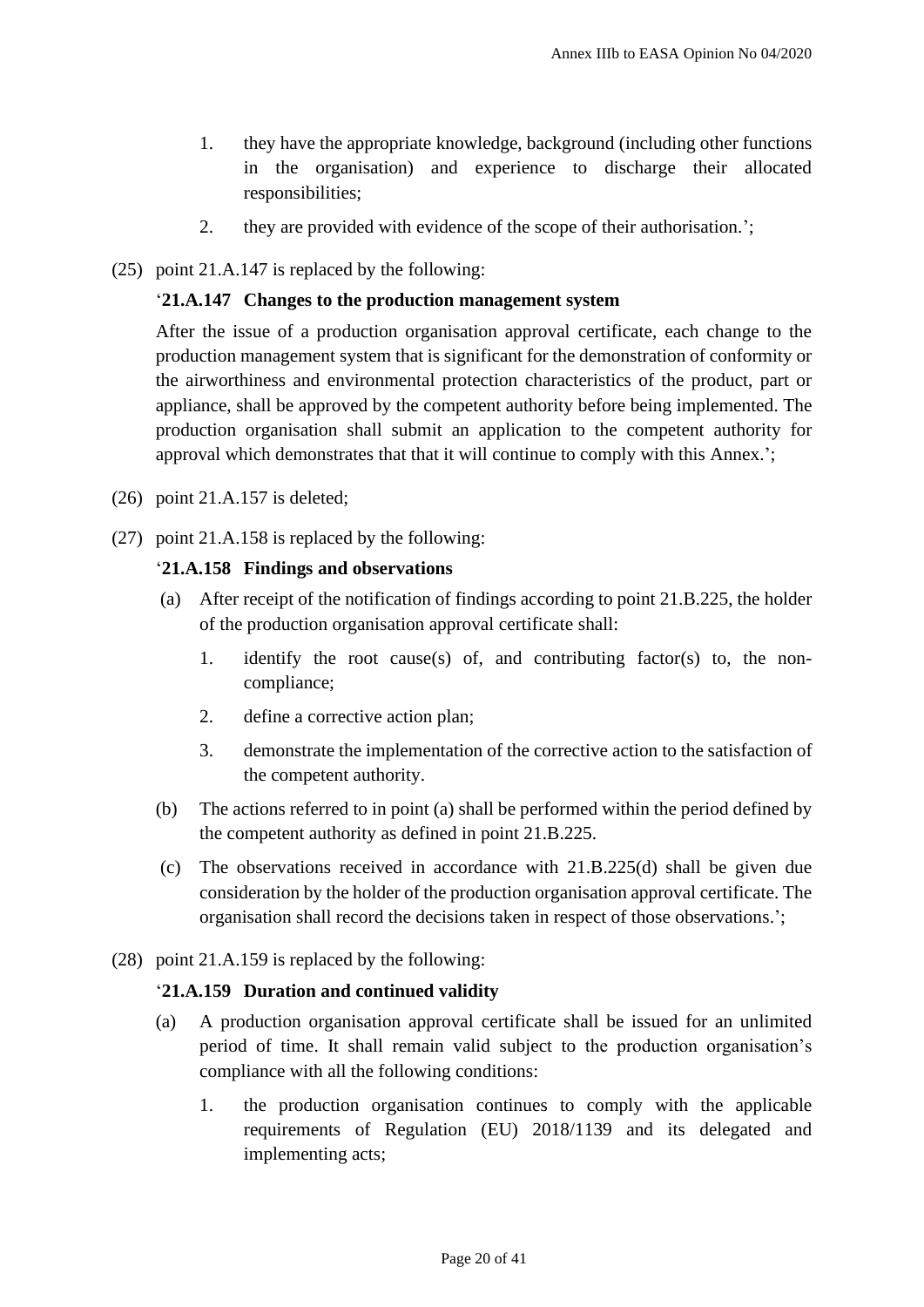- 2. the competent authority is permitted by the production organisation or by any of its partners, suppliers or subcontractors to perform the investigations in accordance with point 21.A.9;
- 3. the production organisation is able to provide the competent authority with evidence showing that it maintains satisfactory control of the manufacture of products, parts and appliances under the approval;
- 4. the production organisation approval certificate has not been revoked by the competent authority under point 21.B.65, or surrendered by the production organisation.
- (b) Upon surrender or revocation, the production organisation approval certificate shall be returned to the competent authority.';
- (29) in point 21.A.165, points (d) to (k) are replaced by the following:
	- '(d) provide assistance to the holder of the type-certificate or other design approval in dealing with any continuing airworthiness actions that are related to the products, parts or appliances that have been produced;
	- (e) where, under its terms of approval, the holder intendsto issue a certificate of release to service, determine that each completed aircraft has been subjected to necessary maintenance and is in condition for safe operation, prior to issuing the certificate;
	- (f) where applicable, under the privilege of point 21.A.163(e), determine the conditions under which a permit to fly can be issued;
	- (g) where applicable, under the privilege of point 21.A.163(e), establish compliance with points 21.A.711(c) and (e) before issuing an aircraft with a permit to fly;
	- (f) comply with Subpart A of this Section.';
- (30) point 21.A.180 is deleted;
- (31) in point 21.A.181, points (a) and (a)(1) are replaced by the following:
	- '(a) An airworthiness certificate shall be issued for an unlimited period of time. It shall remain valid subject to compliance with all the following conditions:
		- 1. the aircraft continues to comply with the applicable type design and continued airworthiness requirements; and';
- (32) in point 21.A.181, point (a)(4) is replaced by the following:
	- '4. the certificate is not revoked by the competent authority under point 21.B.65, or surrendered by the certificate holder.';
- (33) point 21.A.210 is deleted;
- (34) in point 21.A.211, points (a) and (a)(1) are replaced by the following: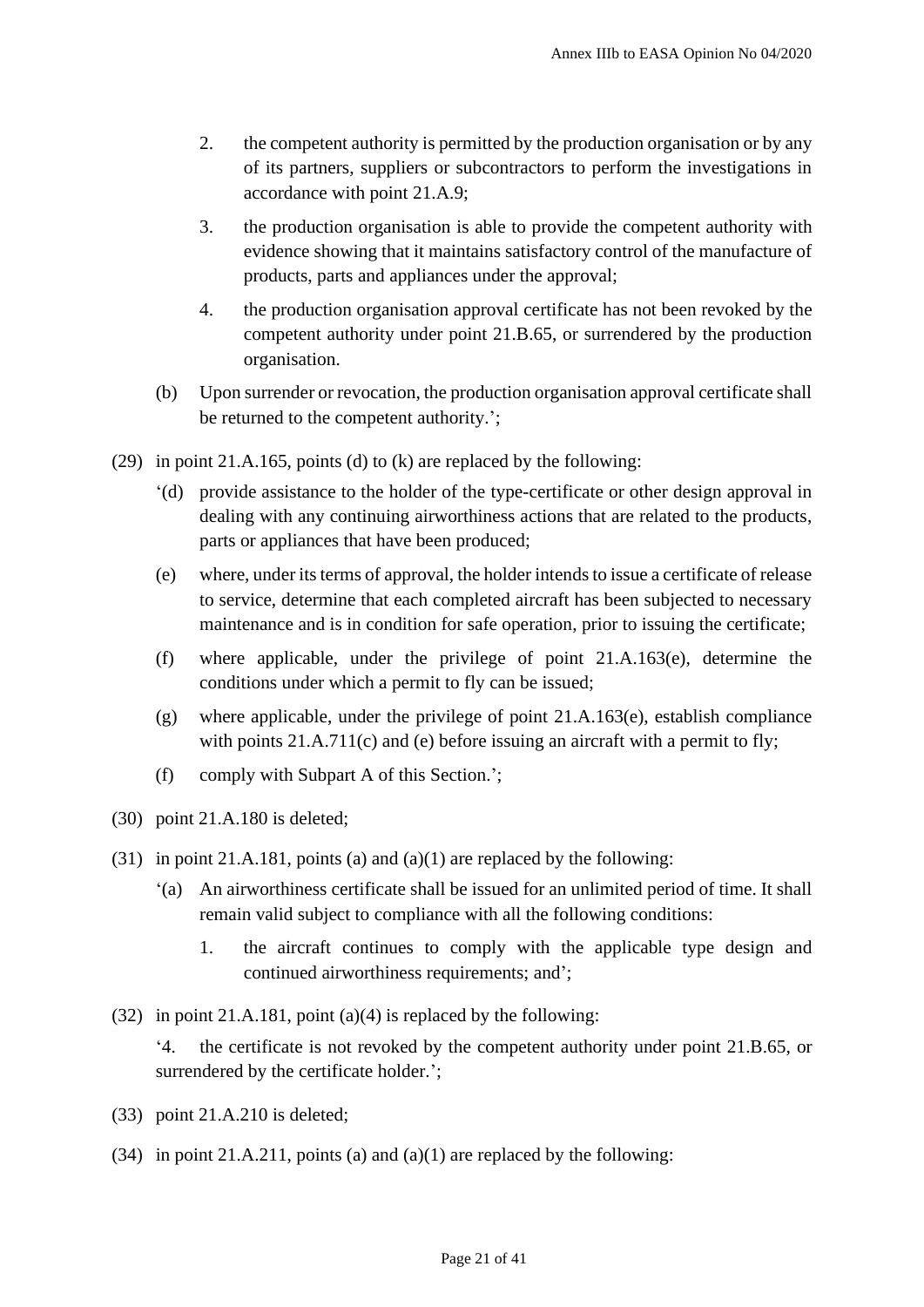- '(a) A noise certificate shall be issued for an unlimited period of time. It shall remain valid subject to compliance with all the following conditions:
	- 1. the aircraft continues to comply with the applicable type design and continued airworthiness requirements; and';
- (35) in point 21.A.211, point (a)(4) is replaced by the following:
	- '(4) the certificate is not revoked by the competent authority under point 21.B.65, or surrendered by the certificate holder.';
- (36) point 21.A.239 is replaced by the following:

# '**21.A.239 Design management system**

- (a) The design organisation shall establish, implement and maintain a design management system that includes a safety management element and a design assurance element with clear accountability and lines of responsibility throughout the organisation.
- (b) The design management system shall:
	- 1. correspond to the size of the organisation and to the nature and complexity of its activities, taking into account the hazards and associated risks inherent in these activities;
	- 2. be established under the accountability of a single manager nominated according to point 21.A.245(a).
- (c) As part of the safety management element of the design management system, the design organisation shall:
	- 1. establish, implement and maintain a safety policy and the corresponding related safety objectives;
	- 2. appoint key safety personnel in accordance with point 21.A.245(b);
	- 3. establish, implement and maintain a safety risk management process that includes the identification of aviation safety hazards entailed by its activities, their evaluation and the management of the associated risks, including taking actions to mitigate the risks and verify their effectiveness;
	- 4. establish, implement and maintain a safety assurance process that includes:
		- (i) the measurement and monitoring of its safety performance;
		- (ii) the management of changes in accordance with points 21.A.243(c) and 21.A.247;
		- (iii) the principles for the continuous improvement of the safety management element;
	- 5. promote safety in the organisation through: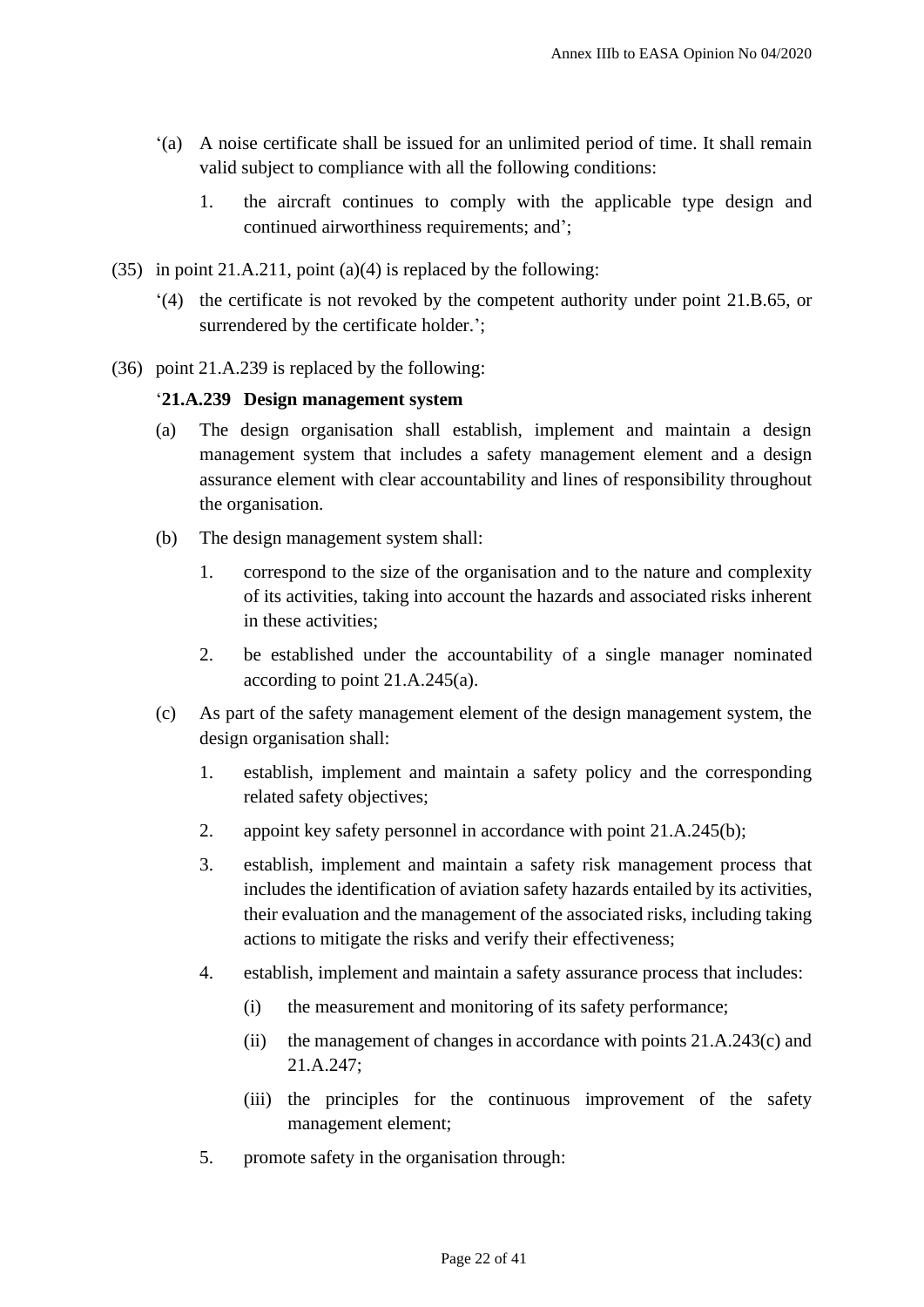- (i) training and education;
- (ii) communication;
- 6. establish an occurrence reporting system according to point 21.A.3A in order to contribute to the aim of continuous improvement of safety.
- (d) As part of the design assurance element of the design management system, the design organisation shall:
	- 1. establish, implement and maintain a system for the control and supervision of the design, and of design changes and repairs, of products, parts and appliances covered by the terms of approval; this system shall:
		- (i) include an airworthiness function responsible for managing that the design of products, parts and appliances, or the design changes and repairs, comply with the applicable type-certification basis, the applicable operational suitability data certification basis and the environmental protection requirements;
		- (ii) ensure that it properly discharges its responsibilities in accordance with this Annex and with the terms of approval issued under point 21.A.251;
	- 2. establish, implement and maintain an independent verification function of the demonstration of compliance on the basis of which the organisation declares compliance with the applicable airworthiness, operational suitability data and environmental protection requirements; and
	- 3. specify the manner in which the design assurance system accounts for the acceptability of the parts or appliances that are designed or the tasks that are performed by its partners or subcontractors according to the methods which are the subjects of written procedures.
- (e) The design organisation shall establish, as part of the design management system, an independent function to monitor its compliance with the relevant requirements as well as the compliance with, and adequacy of the design management system. This monitoring shall include a feedback system to the person or the group of persons referred to in point 21.A.245(b) and to the manager referred to in point 21.A.245(a) to ensure corrective action, as necessary.
- (f) If the design organisation holds other organisation certificate(s) issued on the basis of Regulation (EU) 2018/1139 and its delegated and implementing acts, it may integrate the design management system into the management system that is required for the issue of the other certificate(s).';
- (37) point 21.A.243 is replaced by the following:

# '**21.A.243 Handbook**

(a) As part of the design management system, the design organisation shall establish a handbook that describes, directly or by cross reference, the organisation, the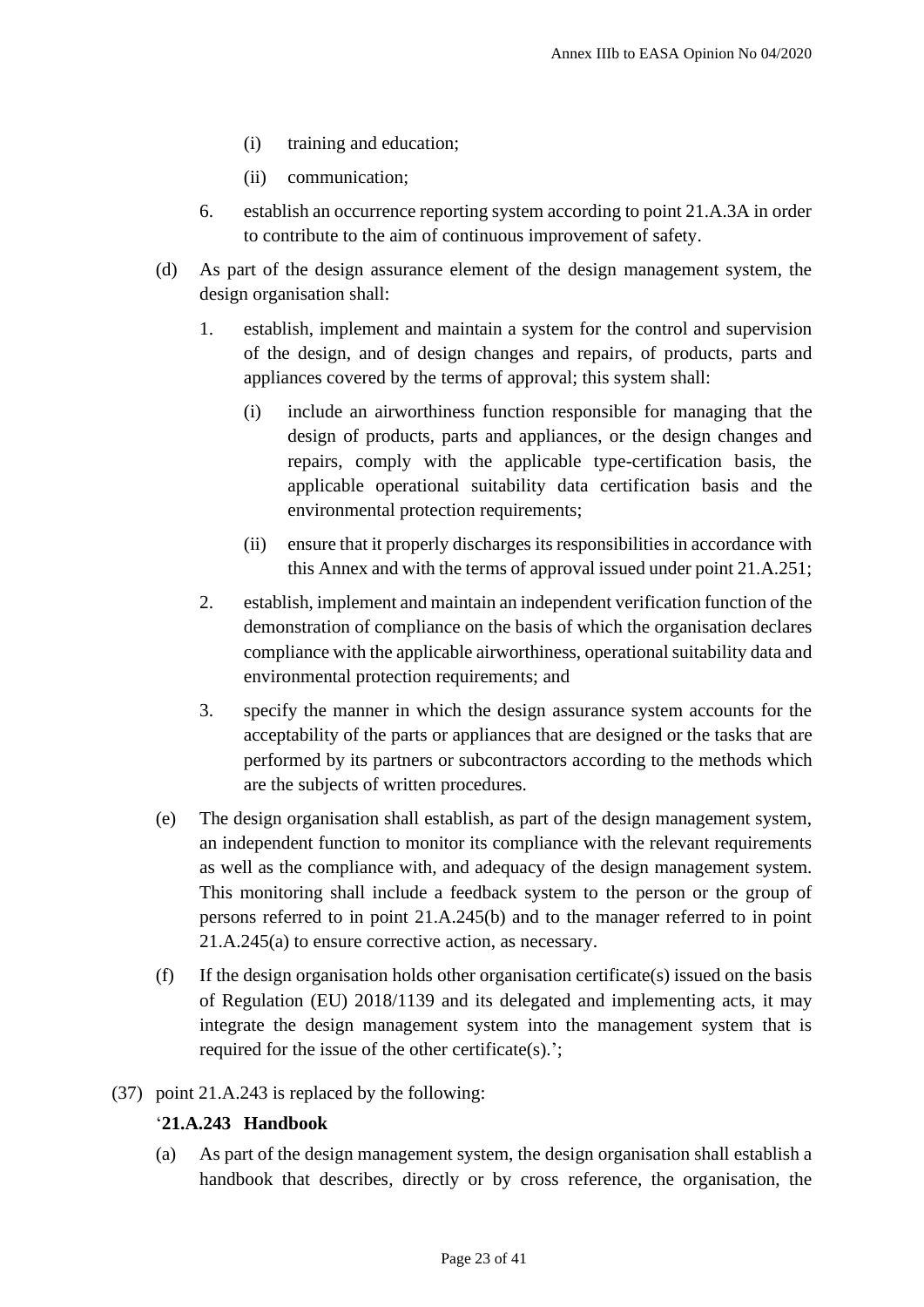relevant policy, processes and procedures, the type of design work, and the categories of products, parts and appliances for which the design organisation holds a design organisation approval, as identified in the terms of approval issued in accordance with point 21.A.251 and, where relevant, the interfaces with and the control of its partners or subcontractors. If flight tests are to be conducted, a flight test operations manual that defines the organisation's policies and procedures in relation to flight tests shall be established. The flight test operations manual shall include:

- 1. a description of the organisation's processes for flight tests, including the flight test organisation's involvement into the issue process of a permit to fly;
- 2. crewing policy, including composition, competency, currency and flight time limitations, in accordance with Appendix XII to this Annex, where applicable;
- 3. procedures for the carriage of persons other than the crew members and for flight test training, when applicable;
- 4. a policy for the risk and safety management and associated methodologies;
- 5. procedures to identify the instruments and equipment to be carried on board;
- 6. a list of documents that need to be produced for the flight test.
- (b) Where any parts or appliances or any changes to the products are designed by partner organisations or subcontractors, the handbook shall include a statement of how the design organisation is able to give, for all parts and appliances, the assurance of compliance required by point  $21.A.239(d)(2)$ , and shall contain, directly or by cross reference, descriptions of and information on the design activities and the organisation of those partner organisations or subcontractors, as necessary to establish the statement.
- (c) The handbook shall be amended as necessary to remain an up-to-date description of the organisation, and copies of the amendments shall be provided to the Agency.
- (d) The design organisation shall establish, furnish to the competent authority, and maintain a statement of the qualifications and experience of the management staff and of other persons in the organisation that are responsible for making decisions that affect airworthiness, operational suitability data and environmental protection matters.';
- (38) point 21.A.245 is replaced by the following:

## '**21.A.245 Resources**

(a) The organisation shall nominate a head of the design organisation with the authority to ensure that, within the organisation, all design activities are performed to the required standards and that the design organisation is continuously in compliance with the requirements of the design management system referred to in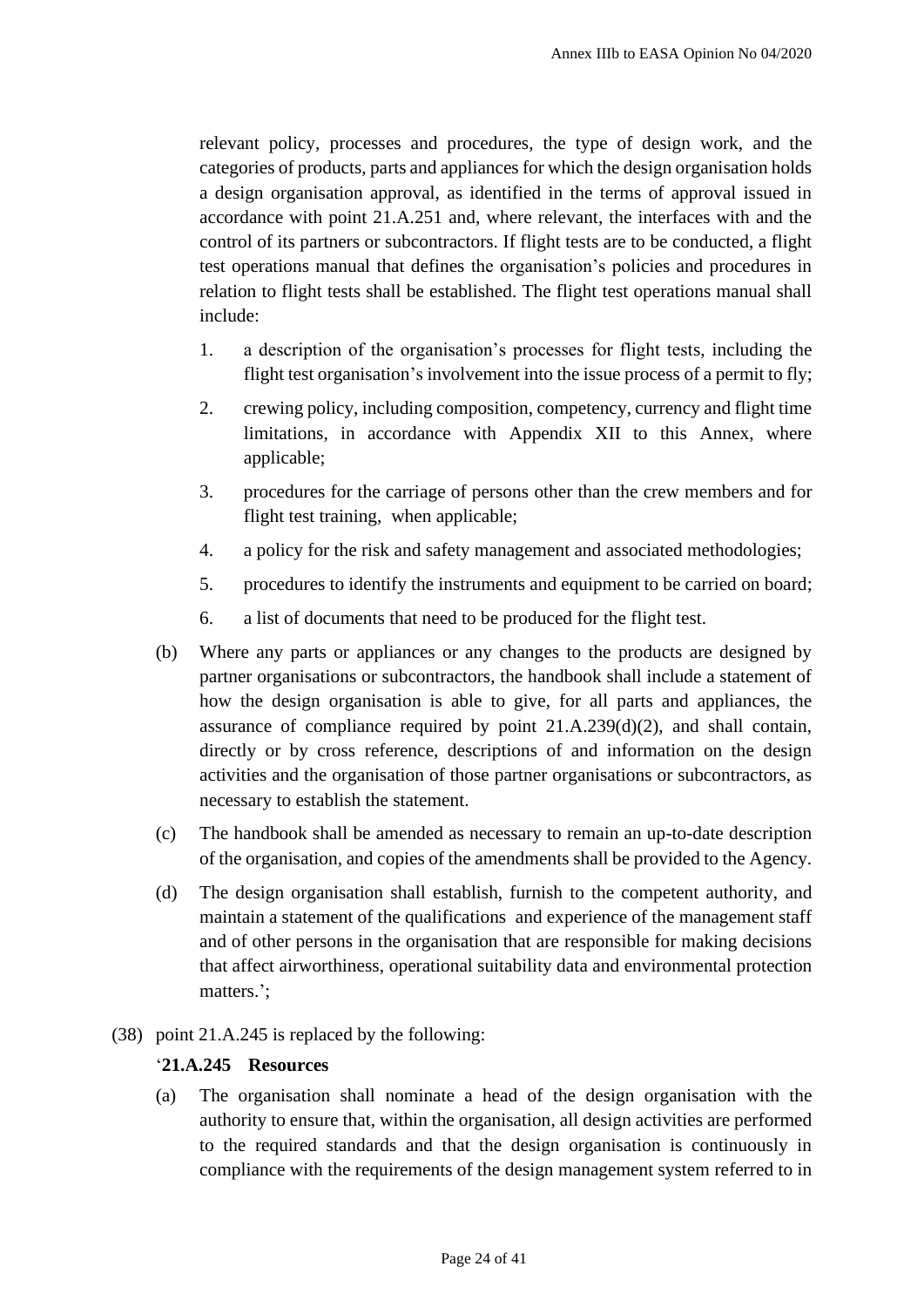point 21.A.239 and the procedures specified in the handbook referred to in point 21.A.243.

- (b) The head of the design organisation shall nominate, together with the degree of their authority:
	- 1. a chief of the airworthiness function;
	- 2. a chief of the independent monitoring of compliance and adequacy function; and
	- 3. depending on the size of the organisation and on the nature and complexity of its activities, any other person or group of persons that are required to ensure that the organisation complies with the requirements of this Annex.
- (c) By way of derogation from point  $(b)(1)$ , the airworthiness function, as required by point  $21.A.239(d)(1)(i)$ , may be performed under the direct supervision of the head of the design organisation:
	- 1. when the scope of the design organisation, as identified in the terms of approval issued under point 21.A.251, is limited to minor changes and/or minor repairs; or
	- 2. for a limited period of time when the design organisation does not have a nominated chief of the airworthiness function and if it is commensurate with the scope and level of the organisation's activities.
- (d) The person or group of persons identified in point (b) shall:
	- 1. be responsible to the head of the design organisation and have direct access to them;
	- 2. have the appropriate knowledge, background and experience to discharge their responsibilities.
- (e) The design organisation shall ensure that:
	- 1. the number and experience of the staff in all technical departments are sufficient and they have been given the appropriate authority to be able to discharge their allocated responsibilities and these, together with the accommodation, facilities and equipment, are adequate to enable the staff to fulfil the airworthiness, operational suitability data and environmental protection requirements as regards the product;
	- 2. there is full and efficient coordination between the departments and within the departments in respect of airworthiness, operational suitability data and environmental protection matters.';
- (39) point 21.A.247 is replaced by the following:

### '**21.A.247 Changes to the design management system**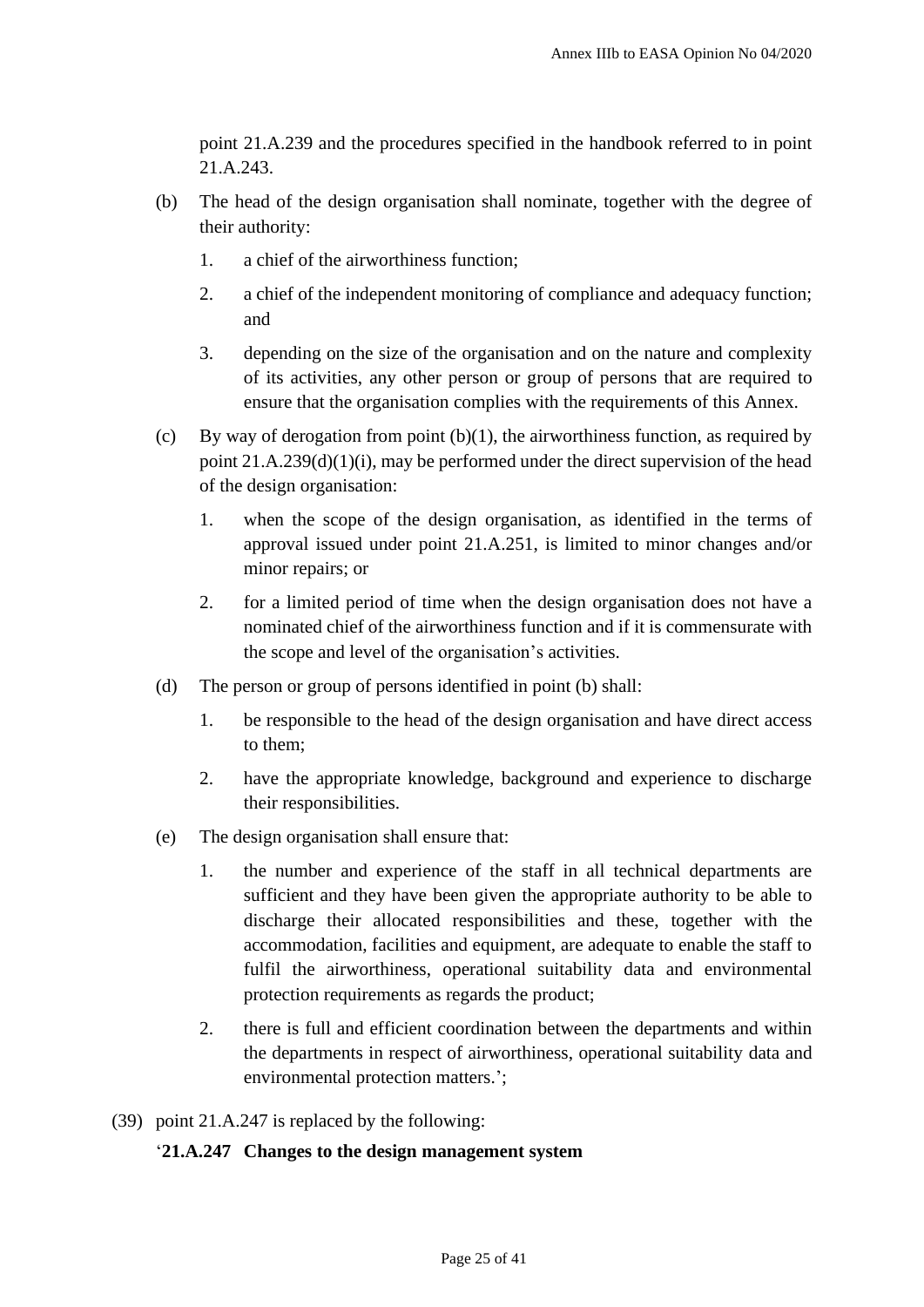After the issue of a design organisation approval, each change to the design management system that is significant to the demonstration of compliance or to the airworthiness, operational suitability and environmental protection of the product, part or appliance shall be approved by the Agency before being implemented. The design organisation shall submit to the Agency an application for approval demonstrating, on the basis of the submission of the proposed changes to the handbook, that it will continue to comply with this Annex.';

- (40) point 21.A.257 is deleted;
- (41) point 21.A.258 is replaced by the following:

#### '**21.A.258 Findings and observations**

- (a) After the receipt of the notification of findings according to point 21.B.433, the holder of the design organisation approval shall:
	- 1. identify the root cause(s) of, and contributing factor(s) to, the noncompliance;
	- 2. define a corrective action plan;
	- 3. demonstrate the implementation of the corrective action to the satisfaction of the Agency.
- (b) The actions referred to in point (a) shall be performed within the period defined by the Agency as defined in point 21.B.433.
- (c) The observations received in accordance with point 21.B.433 shall be given due consideration by the holder of the design organisation approval. The organisation shall record the decisions taken in respect of those observations.';
- (42) point 21.A.259 is replaced by the following:

### '**21.A.259 Duration and continued validity**

- (a) A design organisation approval shall be issued for an unlimited period of time. It shall remain valid subject to the design organisation's compliance with all the following conditions:
	- 1. the design organisation continues to comply with the applicable requirements of Regulation (EU) 2018/1139 and its delegated and implementing acts;
	- 2. the Agency is permitted by the holder of the design organisation approval or by any of its partners or subcontractors to perform the investigations in accordance with point 21.A.9;
	- 3. the design organisation is able to provide the Agency with evidence showing that the design management system of the organisation maintains satisfactory control and supervision of the design of products, repairs and changes thereto under the approval;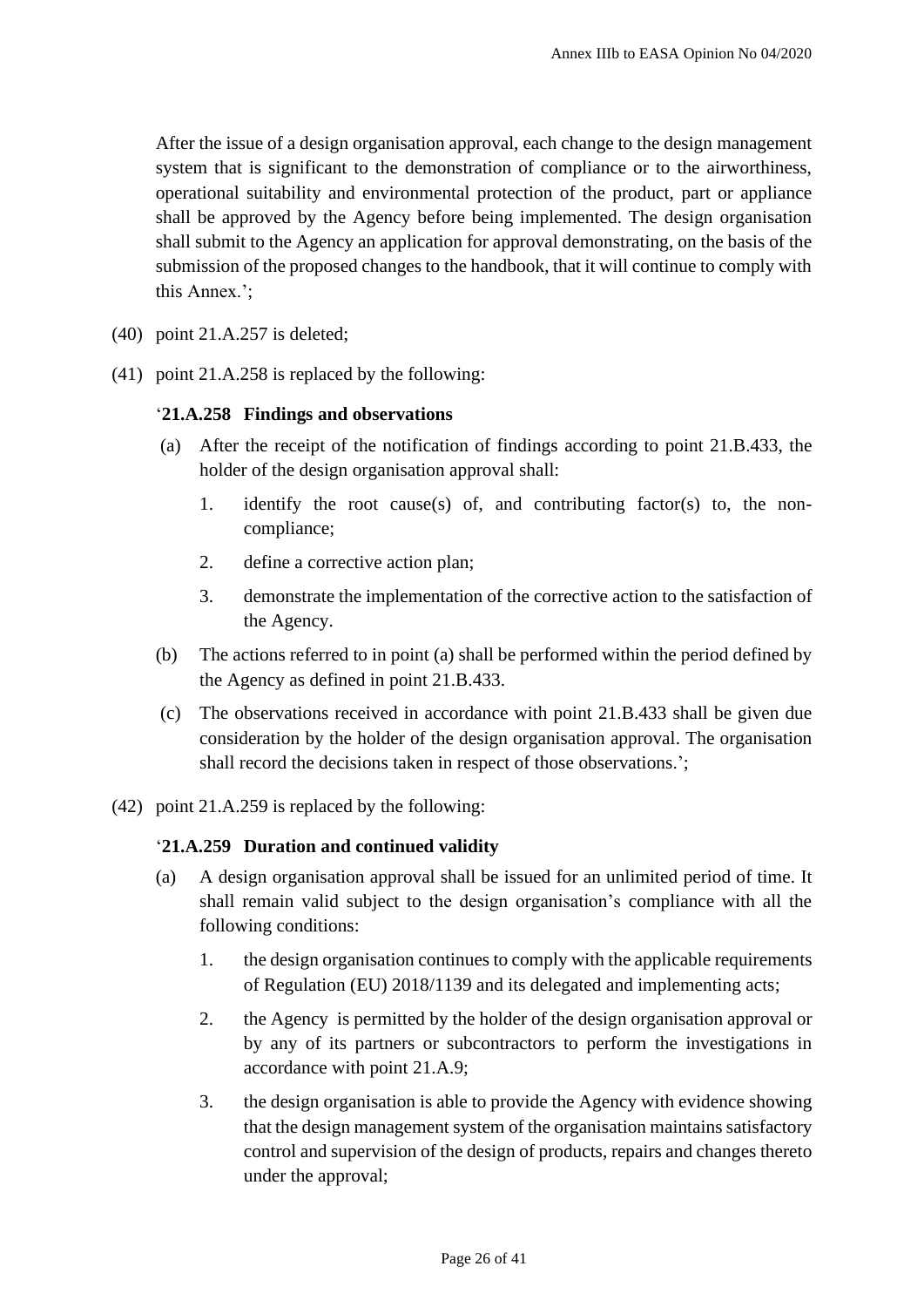- 4. the certificate is not revoked by the Agency under point 21.B.65, or surrendered by the design organisation.
- (b) Upon surrender or revocation, the certificate shall be returned to the Agency.';
- (43) in point 21.A.263, the introductory phrase of point (c) is replaced by the following:
	- '(c) The holder of a design organisation approval shall be entitled, within the scope of its terms of approval issued under point 21.A.251 and under the relevant procedures of the design management system:';
- (44) in point 21.A.265, point (c) is replaced by the following:
	- '(c) determine that the design of the products, or of the changes or repairs to them, complies with the applicable type-certification basis, operational suitability data certification basis, and the environmental protection requirements and have no unsafe features;';
- (45) in point 21.A.265, a new point (i) is inserted: '(i) comply with Subpart A of this Annex.';
- (46) in point 21.A.451, point  $(a)(1)(i)$  is replaced by the following:
	- '(i) laid down in points 21.A.3A, 21.A.3B, 21.A.4, 21.A.5, 21.A.6, 21.A.7, 21.A.9, 21.A.439, 21.A.441 and 21.A.443;';
- (47) in point 21.A.451, point  $(b)(1)$  is replaced by the following:
	- '1. undertake the obligations laid down in points 21.A.4, 21.A.5 and 21.A.7; and';
- (48) in point 21.A.604, point (a) is replaced by the following:
	- '(a) by way of derogation from points 21.A.9, 21.A.603, 21.A.610 and 21.A.621, the following points shall apply: points 21.A.15, 21.A.20, 21.A.21, 21.A.31, 21.A.33, 21.A.44, 21.A.47, 21.B.75 and 21.B.80. However, an ETSO authorisation shall be issued in accordance with point 21.A.606 instead of the type-certificate;';
- (49) in point 21.A.609, point (b) is replaced by the following:
	- '(b) prepare and maintain, for each model of each article for which an ETSO authorisation has been issued, an updated set of complete technical data and records in accordance with point 21.A.5;';
- (50) in point 21.A.609, point (f) is replaced by the following:
	- '(f) comply with points 21.A.3A, 21.A.3B, 21.A.4 and 21.A.9;';
- (51) point 21.A.615 is deleted;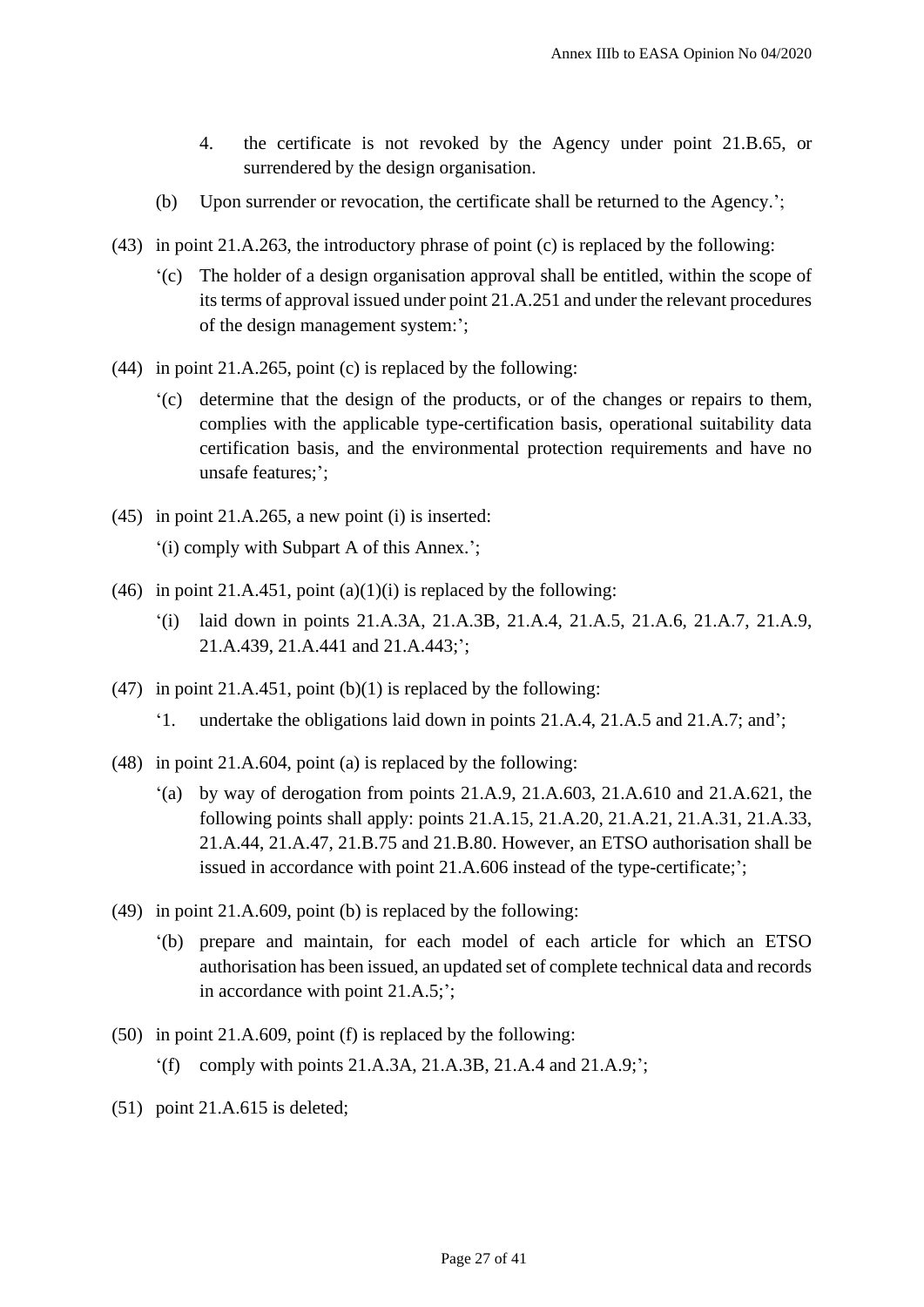(52) point 21.A.619 is replaced by the following:

# '**21.A.619 Duration and continued validity**

- (a) An ETSO authorisation shall be issued for an unlimited period of time. It shall remain valid subject to compliance with all the following conditions:
	- 1. the conditions required when the ETSO authorisation was granted continue to be observed by the applicant;
	- 2. the obligations specified in point 21.A.609 continue to be discharged by the ETSO authorisation holder;
	- 3. the competent authority is permitted by the holder of the ETSO authorisation or by any of its partners, suppliers or subcontractors to perform the investigations in accordance with point 21.A.9;
	- 4. it has been proved that the ETSO article does not give rise to unacceptable hazards in service;
	- 5. the ETSO authorisation has not been revoked by the Agency under point 21.B.65, or surrendered by its holder.
- (b) Upon surrender or revocation, the ETSO authorisation shall be returned to the Agency.;
- (53) point 21.A.705 is deleted;
- (54) point 21.A.721 is deleted;
- (55) in point 21.A.723, point (a) is replaced by the following:
	- '(a) A permit to fly shall be issued for a maximum period of 12 months and shall remain valid subject to compliance with all the following conditions:
		- 1. the organisation continues to comply with the conditions and restrictions of point 21.A.711(e) associated with the permit to fly;
		- 2. the competent authority is permitted by the holder or by any of its partners, suppliers or subcontractors to perform the investigations in accordance with point 21.A.9;
		- 3. the permit to fly has not been revoked by the competent authority under point 21.B.65, or surrendered by its holder;
		- 4. the aircraft remains on the same register.';
- (56) points 21.B.430 and 21.B.445 are deleted;
- (57) the following points 21.B.430, 21.B.431, 21.B.432, 21.B.433 and 21.B.435 are added:

### '**21.B.430 Initial certification procedure**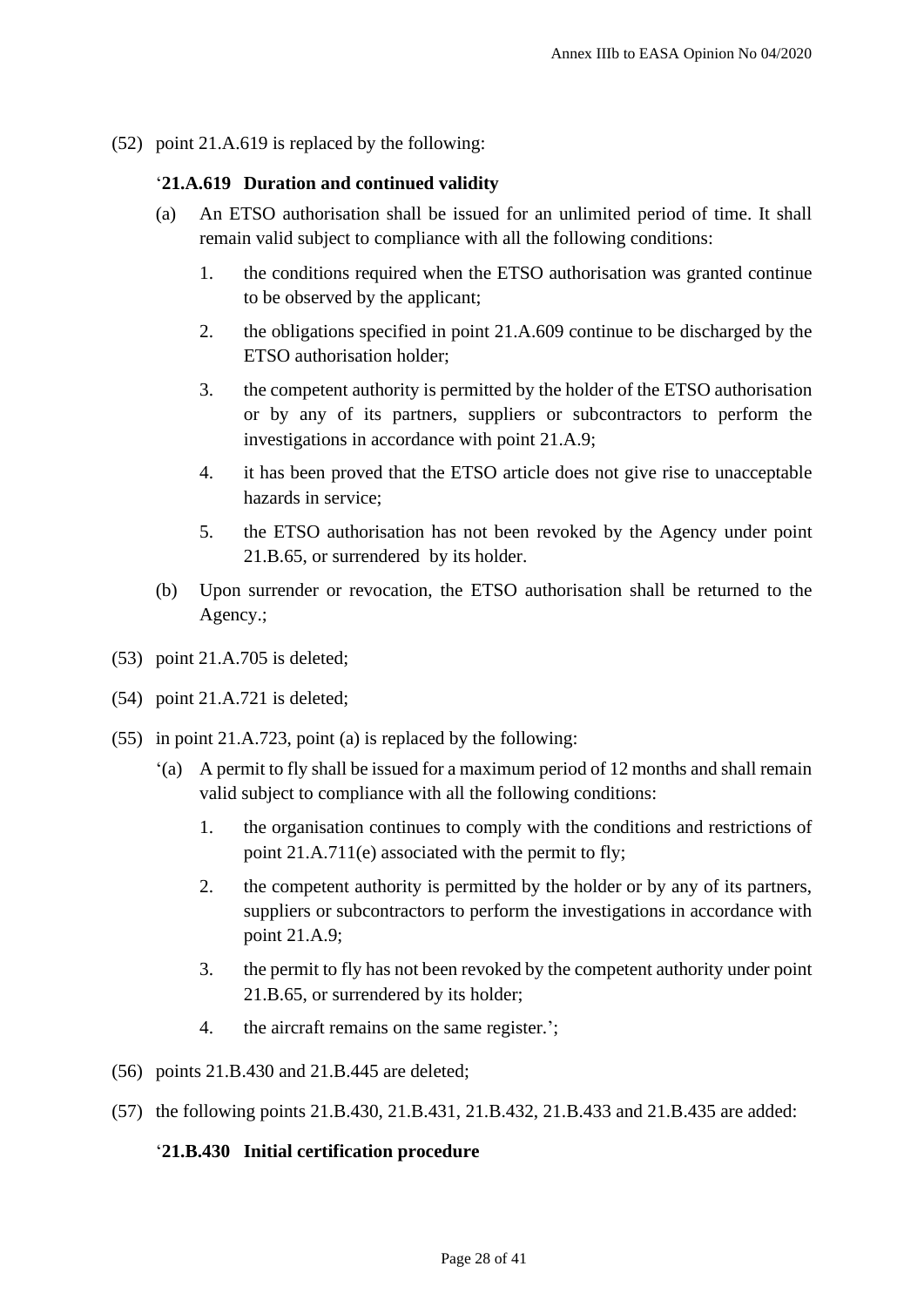- (a) Upon receiving an application for the initial issue of a design organisation approval, the competent authority shall verify the applicant's compliance with the applicable requirements, taking into account the oversight principles laid down in points 21.B.431(b) and (d).
- (b) A meeting with the head of the design organisation shall be convened at least once during the investigation for initial certification to ensure that this person understands their role and accountability.
- (c) The competent authority shall record all the findings issued, closure actions as well as recommendations for the issue of the design organisation approval.
- (d) The competent authority shall confirm to the applicant in writing all the findings raised during the verification. For initial certification, all findings must be corrected to the satisfaction of the competent authority before the design organisation approval can be issued.
- (e) When satisfied that the applicant complies with the applicable requirements, the competent authority shall issue the design organisation approval.
- (f) The certificate reference number shall be included in the design organisation approval in a manner specified by the Agency.
- (g) The certificate shall be issued for an unlimited period of time. The privileges and the scope of the activities that the organisation is approved to conduct, including any limitations as applicable, shall be specified in the terms of approval attached to the design organisation approval.

# **21.B.431 Oversight principles**

The competent authority shall verify the continued compliance with the applicable requirements of the organisations that it has certified.

- (a) The verification shall:
	- 1. be supported by documentation specifically intended to provide personnel responsible for oversight with guidance to perform their functions;
	- 2. provide the organisations concerned with the results of oversight activities;
	- 3. be based on assessments, audits, inspections and, if needed, unannounced inspections;
	- 4. provide the competent authority with the evidence needed in case further action is required, including the measures provided for in point 21.B.433.
- (b) The competent authority shall establish the scope of the oversight defined in points (a) and (b) taking into account the results of past oversight activities and the safety priorities.
- (c) The competent authority shall collect and process any information deemed necessary for performing oversight activities.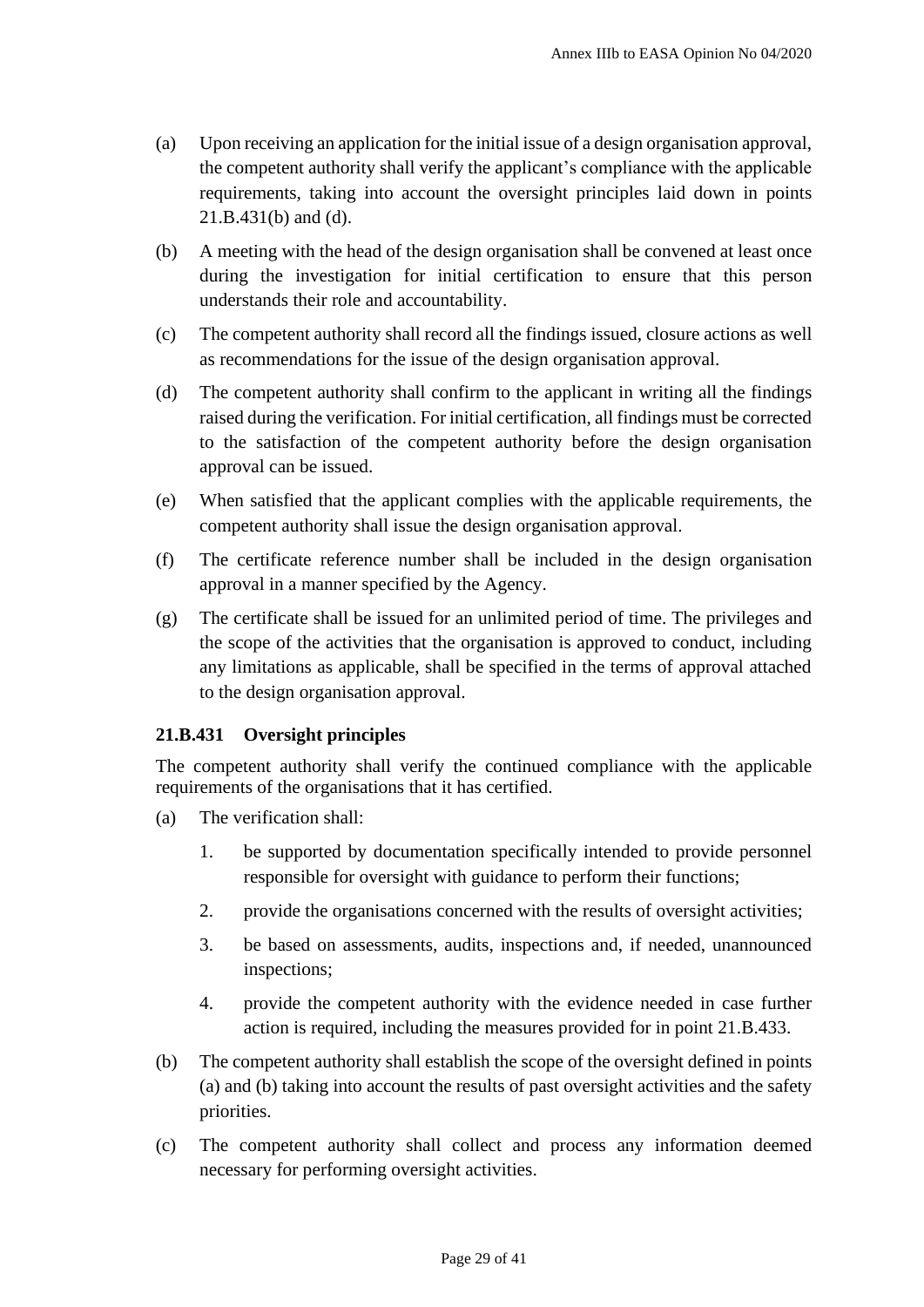## **21.B.432 Oversight programme**

- (a) The competent authority shall establish and maintain an oversight programme that covering the oversight activities required by point 21.B.431(a).
- (b) The oversight programme shall take into account the specific nature of the organisation, the complexity of its activities, the results of past certification and/or oversight activities, and it shall be based on the assessment of the associated risks. It shall include, within each oversight planning cycle:
	- 1. assessments, audits and inspections, including, as appropriate:
		- (i) management system assessments and process audits;
		- (ii) product audits of a relevant sample of the design and certification of the products, parts and appliances that are within the scope of the organisation;
		- (iii) sampling of the work performed;
		- (iv) unannounced inspections;
	- 2. meetings convened between the head of the design organisation and the competent authority to ensure that both parties remain informed of all significant issues.
- (c) An oversight planning cycle that does not exceed 24 months shall be applied.
- (d) Notwithstanding point (c), the oversight planning cycle may be extended to 36 months if the competent authority has established that during the previous 24 months:
	- 1. the organisation has demonstrated that it can effectively identify aviation safety hazards and manage the associated risks;
	- 2. the organisation has continuously demonstrated compliance with point 21.A.247 and it has full control over all changes to the design management system;
	- 3. no level 1 findings have been issued;
	- 4. all corrective actions have been implemented within the time period that was accepted or extended by the competent authority as defined in point 21.B.433.

Notwithstanding point (c), the oversight planning cycle may be further extended to a maximum of 48 months if, in addition to the conditions provided in points (1) to (4) above, the organisation has established, and the competent authority has approved, an effective continuous system for reporting to the competent authority on the safety performance and regulatory compliance of the organisation itself.

(e) The oversight planning cycle may be reduced if there is evidence that the safety performance of the organisation has decreased.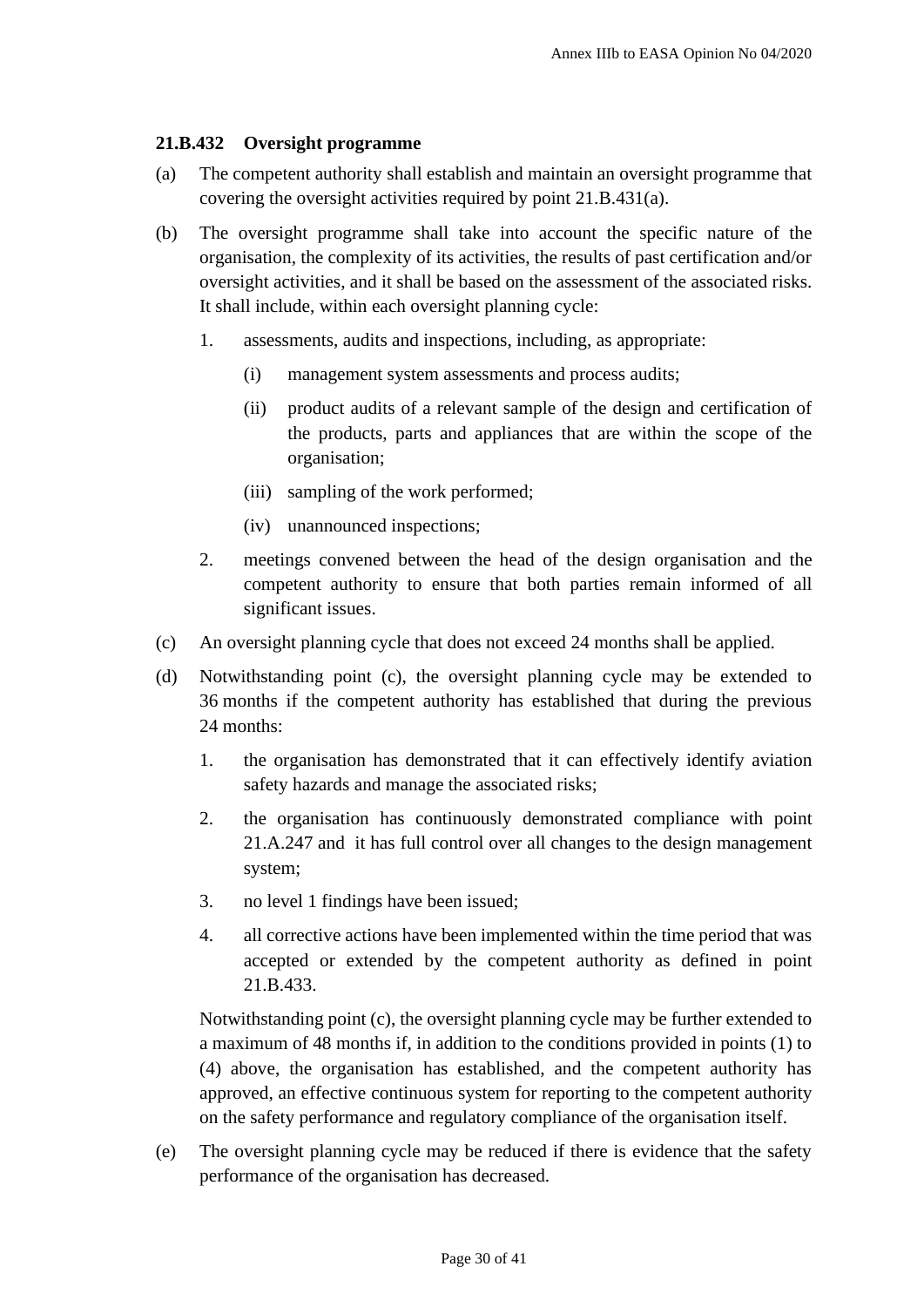- (f) The oversight programme shall include records of the dates when assessments, audits, inspections and meetings are due, and when assessments, audits, inspections and meetings have been effectively carried out.
- (g) At the completion of each oversight planning cycle, the competent authority shall issue a recommendation report on the continuation of the approval, reflecting the results of the oversight.

### **21.B.433 Findings and corrective actions; observations**

- (a) The competent authority shall have a system in place to analyse findings for their safety significance.
- (b) A level 1 finding shall be issued by the competent authority when a non-compliance is detected with the applicable requirements of Regulation (EU) 2018/1139 and its delegated and implementing acts, with the organisation's procedures and manuals, or with the design organisation's certificate including the terms of approval, which may lead to uncontrolled non-compliances and to a potential unsafe condition as defined in point 21.A.3A.

The level 1 finding shall also include:

- 1. any failure to grant the competent authority access to the organisation's facilities as defined in point 21.A.9 during normal operating hours and after two written requests;
- 2. obtaining the design organisation approval or maintaining its validity by falsification of the submitted documentary evidence;
- 3. any evidence of malpractice or fraudulent use of the design organisation approval;
- 4. the lack of a head of the design organisation designated according to 21.A.245(a).
- (c) A level 2 finding shall be issued by the competent authority when any noncompliance is detected with the applicable requirements of Regulation (EU) 2018/1139 and its delegated and implementing acts, with the organisation's procedures and manuals, or with the certificate including the terms of approval which is not classified as a level 1 finding.
- (d) When a finding is detected during oversight or by any other means, the competent authority shall, without prejudice to any additional action required by Regulation (EU) 2018/1139 and its delegated and implementing acts, communicate in writing the finding to the organisation and request corrective action to address the non-compliance(s) identified. If a level 1 finding directly relates to a product, the competent authority shall inform the competent authority of the Member State in which the aircraft is registered.
	- 1. If there are any level 1 findings, the competent authority shall: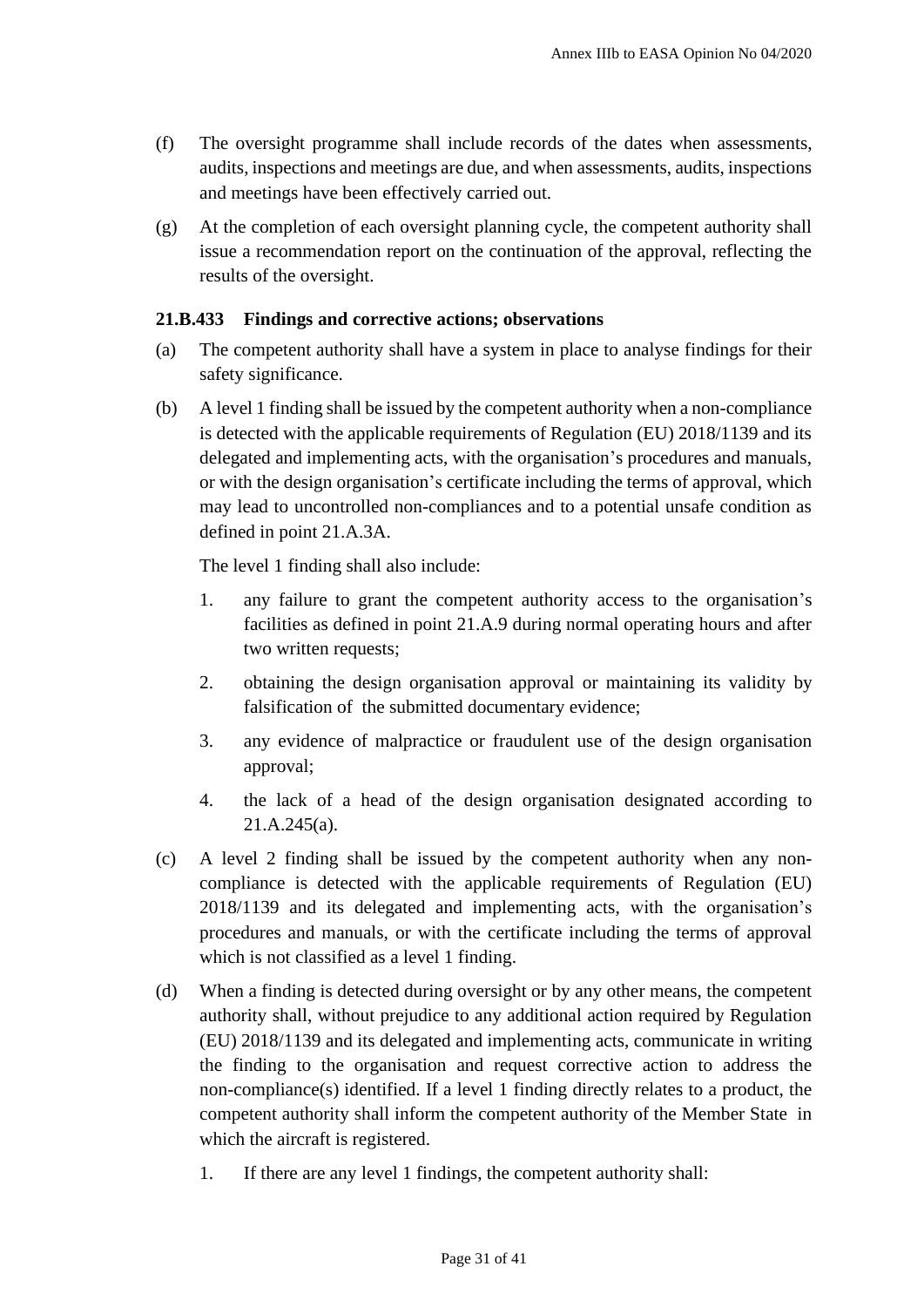- (i) grant the organisation a corrective action implementation period that is appropriate to the nature of the finding, and that in any case shall not be more than 21 working days. The period shall commence from the date of the written communication of the finding to the organisation requesting corrective action to address the non-compliance(s) identified;
- (ii) assess the corrective action and implementation plan proposed by the organisation, and if the assessment concludes that they are sufficient to address the non-compliance(s), accept them;
- (iii) if the organisation fails to submit an acceptable corrective action plan, or fails to perform the corrective action within the time period accepted by the competent authority, the competent authority may take immediate and appropriate action to prohibit or limit the activities of the organisation involved and, if appropriate, may take action to revoke the design organisation approval or to limit or suspend it in whole or in part, depending upon the extent of the level 1 finding, until successful corrective action has been taken by the organisation.
- 2. If there are any level 2 findings, the competent authority shall:
	- (i) grant the organisation a corrective action implementation period that is appropriate to the nature of the finding, and that in any case shall initially not be more than 3 months. The period shall commence from the date of the written communication of the finding to the organisation requesting corrective action to address the non-compliance(s) identified. At the end of this period, and subject to the nature of the finding, the competent authority may extend the 3-month period provided that a corrective action plan has been agreed by the competent authority;
	- (ii) assess the corrective action and implementation plan proposed by the organisation, and if the assessment concludes that they are sufficient to address the non-compliance(s), accept them;
	- (iii) if the organisation fails to submit an acceptable corrective action plan, or fails to perform the corrective action within the time period accepted or extended by the competent authority, the finding shall be raised to level 1 and action shall be taken as laid down in point (d)(1).
- (e) For those cases not requiring level 1 or level 2 findings, the competent authority may issue observations:
	- 1. for any item whose performance has been assessed to be ineffective; or
	- 2. when it has been identified that an item has the potential to cause a noncompliance under points (b) or (c); or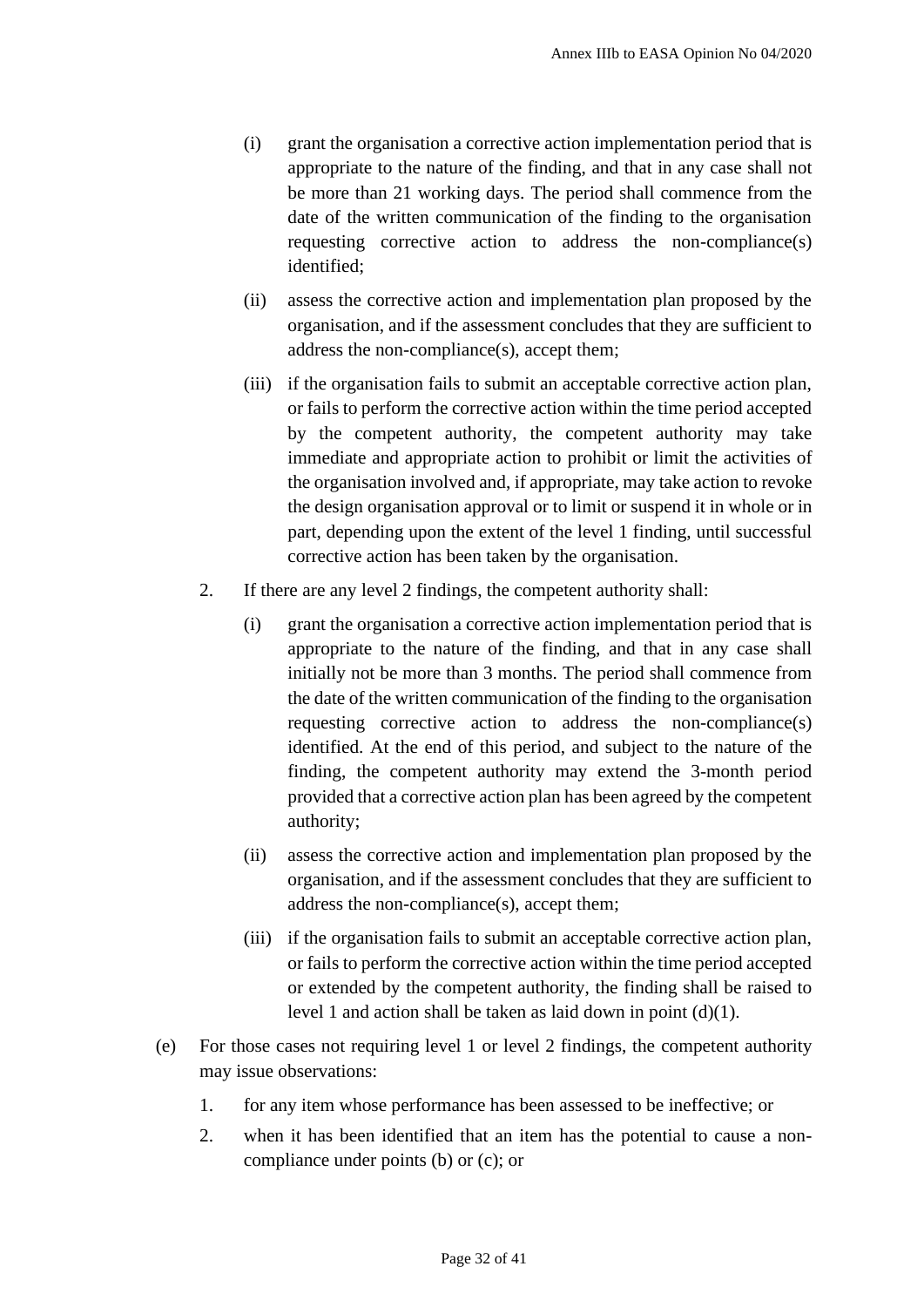3. when suggestions or improvements are of interest for the overall safety performance of the organisation.

The observations issued under this point shall be communicated in writing to the organisation and recorded by the competent authority.

### **21.B.435 Changes to the design management system**

- (a) Upon receiving an application for a significant change to the design management system, the competent authority shall verify the organisation's compliance with the applicable requirements before issuing the approval.
- (b) The competent authority shall establish the conditions under which the organisation may operate during the change unless the competent authority determines that the design organisation approval needs to be suspended.
- (c) When it is satisfied that the organisation complies with the applicable requirements, the competent authority shall approve the change.
- (d) Without prejudice to any additional enforcement measures, if the organisation implements a significant change to the design management system without having received the approval of the competent authority pursuant to point (c), the competent authority shall consider the need to suspend, limit or revoke the organisation's certificate.
- (e) For non-significant changes to the design management system, the competent authority shall include the review of such changes in its continuing oversight in accordance with the principles set forth in point 21.B.431. If any non-compliance is found, the competent authority shall notify the organisation, request further changes and act in accordance with point 21.B.433.';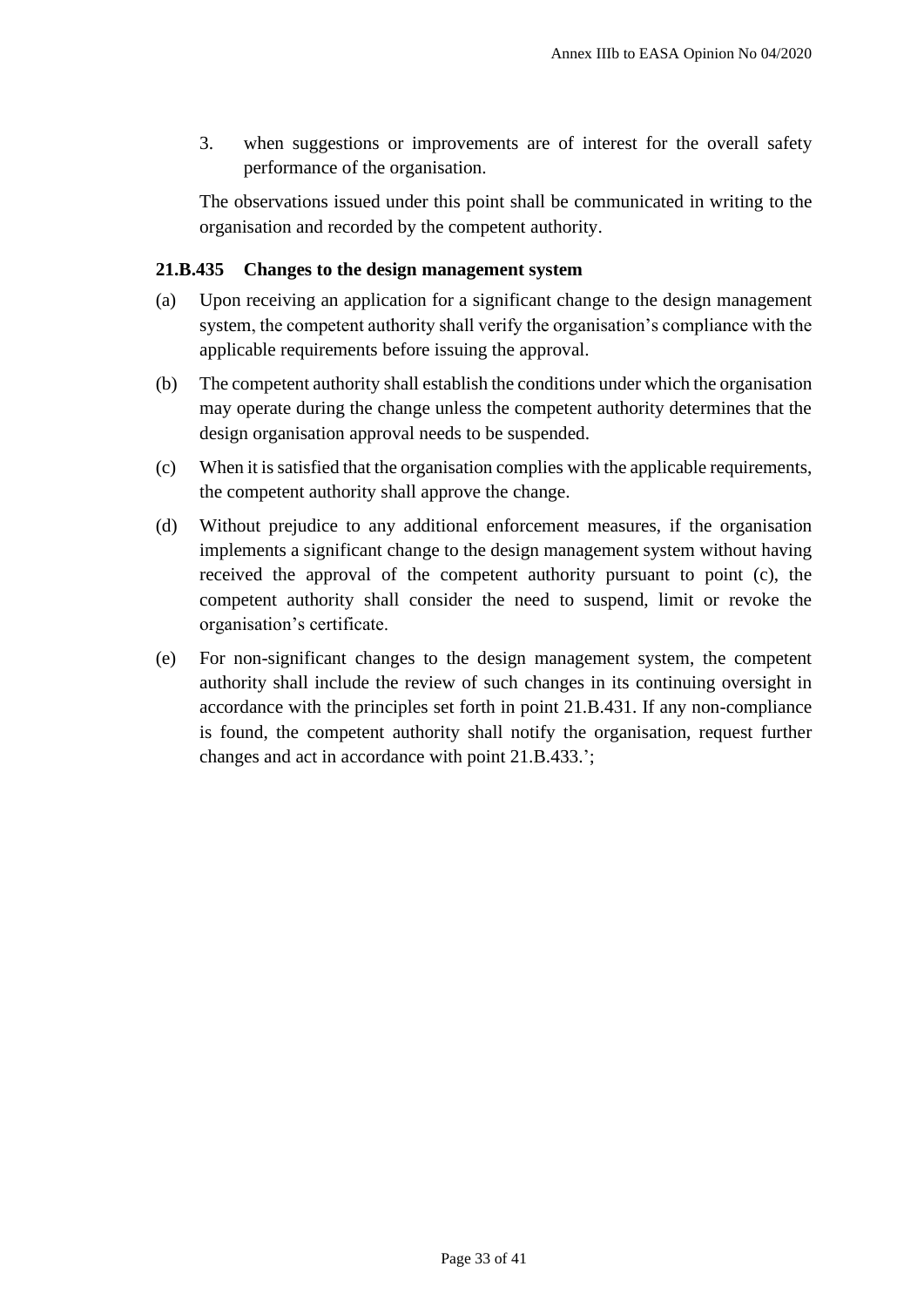Appendix VIII is replaced by the following:

# '*Appendix VIII*

# **Aircraft statement of conformity — EASA Form 52**

| <b>AIRCRAFT STATEMENT OF CONFORMITY</b>                                                                                                        |                                                                                           |                                               |                    |  |  |  |
|------------------------------------------------------------------------------------------------------------------------------------------------|-------------------------------------------------------------------------------------------|-----------------------------------------------|--------------------|--|--|--|
| State of manufacture<br>1.                                                                                                                     | 2. [MEMBER STATE] $(1)$ A Member of the<br>3. Statement ref. No:<br>European Union $(^2)$ |                                               |                    |  |  |  |
| Organisation<br>4.                                                                                                                             |                                                                                           |                                               |                    |  |  |  |
| Aircraft Type<br>5.                                                                                                                            |                                                                                           | 6. Type-certificate ref. Nos:                 |                    |  |  |  |
| <b>Aircraft Registration Or Mark</b><br>7.                                                                                                     |                                                                                           | 8. Production Organisation Identification No: |                    |  |  |  |
| Engine/Propeller Details $(3)$<br>9.                                                                                                           |                                                                                           |                                               |                    |  |  |  |
| 10. Modifications and/or Service Bulletins $(3)$                                                                                               |                                                                                           |                                               |                    |  |  |  |
| 11. Airworthiness Directives                                                                                                                   |                                                                                           |                                               |                    |  |  |  |
| 12. Concessions                                                                                                                                |                                                                                           |                                               |                    |  |  |  |
| 13. Exemptions, Waivers or Derogations $(3)$                                                                                                   |                                                                                           |                                               |                    |  |  |  |
| 14. Remarks                                                                                                                                    |                                                                                           |                                               |                    |  |  |  |
| 15. Certificate of Airworthiness                                                                                                               |                                                                                           |                                               |                    |  |  |  |
| 16. Additional Requirements                                                                                                                    |                                                                                           |                                               |                    |  |  |  |
| 17. Statement of Conformity                                                                                                                    |                                                                                           |                                               |                    |  |  |  |
| It is hereby certified that the aircraft conforms fully to the type-certified design and to the items above<br>in blocks 9, 10, 11, 12 and 13. |                                                                                           |                                               |                    |  |  |  |
| The aircraft is in a condition for safe operation.                                                                                             |                                                                                           |                                               |                    |  |  |  |
| The aircraft has been satisfactorily tested in flight.                                                                                         |                                                                                           |                                               |                    |  |  |  |
| 18. Signed                                                                                                                                     | 19. Name                                                                                  |                                               | 20. Date $(d/m/y)$ |  |  |  |
| 21. Production Organisation Approval Reference                                                                                                 |                                                                                           |                                               |                    |  |  |  |

# **EASA Form 52 — Issue 3**

( 1 ) Or 'EASA', if EASA is the competent authority.

( 2 ) Delete for non-EU Member States or EASA.

( 3 ) Delete as applicable.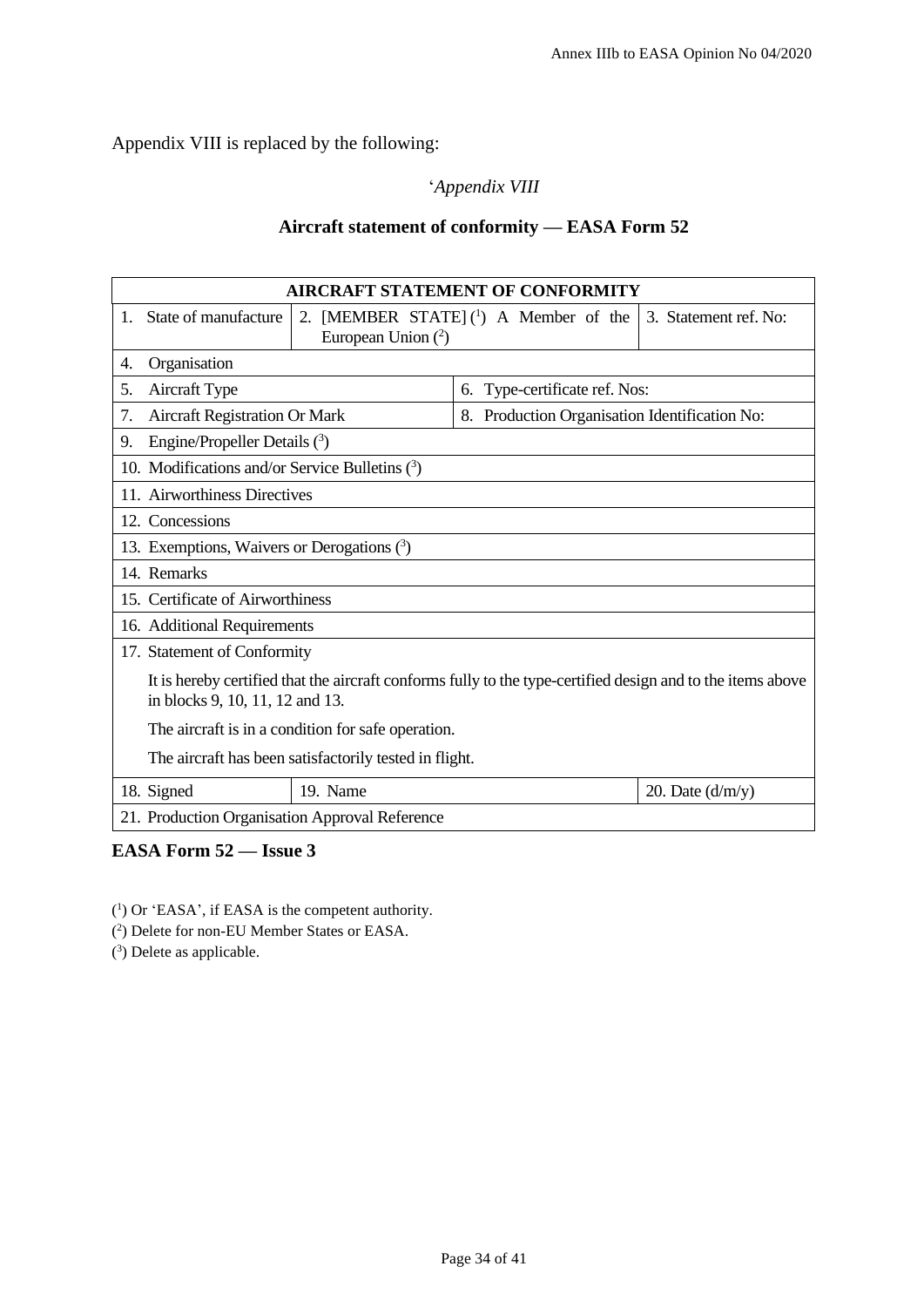### **Instructions for the use of the 'Aircraft Statement of Conformity — EASA Form 52'**

#### 1. PURPOSE AND SCOPE

- 1.1. The use of the aircraft statement of conformity issued by a production organisation that produces under Part 21 Section A Subpart F is described under point 21.A.130 and in the related acceptable means of compliance (AMC).
- 1.2. The purpose of the aircraft statement of conformity (EASA Form 52) issued under Part 21 Section A Subpart G is to enable the holder of an appropriate production organisation approval certificate to exercise the privilege to obtain an individual aircraft certificate of airworthiness and, if requested, a certificate of noise from the competent authority of the Member State of registry.

#### 2. GENERAL

- 2.1. The statement of conformity must comply with the model format, including the block numbers and the location of each block. The size of each block may, however, be varied to suit the individual application, but not to the extent that would render the statement of conformity unrecognisable. If in doubt, consult the competent authority.
- 2.2. The statement of conformity must be either preprinted or computer generated, but in either case, the printing of lines and characters must be clear and legible. Preprinted wording is permitted in accordance with the attached model, but no other certification statements are permitted.
- 2.3. The completion of the statement may be either machine/computer printed or handwritten, using block letters to allow for easy reading. English, and where relevant, one or more of the official language(s) of the issuing Member State, are acceptable.
- 2.4. A copy of the statement and all the referenced attachments are to be retained by the approved production organisation.

### 3. COMPLETION OF THE STATEMENT OF CONFORMITY BY THE ORIGINATOR

- 3.1. There should be an entry in all blocks to render the document a valid statement.
- 3.2. A statement of conformity may not be issued to the competent authority of the Member State of registry unless the design of the aircraft and its installed products are approved.
- 3.3. The information required in blocks 9, 10, 11, 12, 13 and 14 may be by reference to separate identified documents held on file by the production organisation, unless the competent authority agrees otherwise.
- 3.4. This statement of conformity is not intended to include those items of equipment that may be required to be fitted in order to satisfy the applicable operational rules. However, some of these individual items may be included in block 10 or in the approved type design. Operators are therefore reminded of their responsibility to ensure compliance with the applicable operational rules for their own particular operations.

*Block 1* Enter the name of the State of manufacture.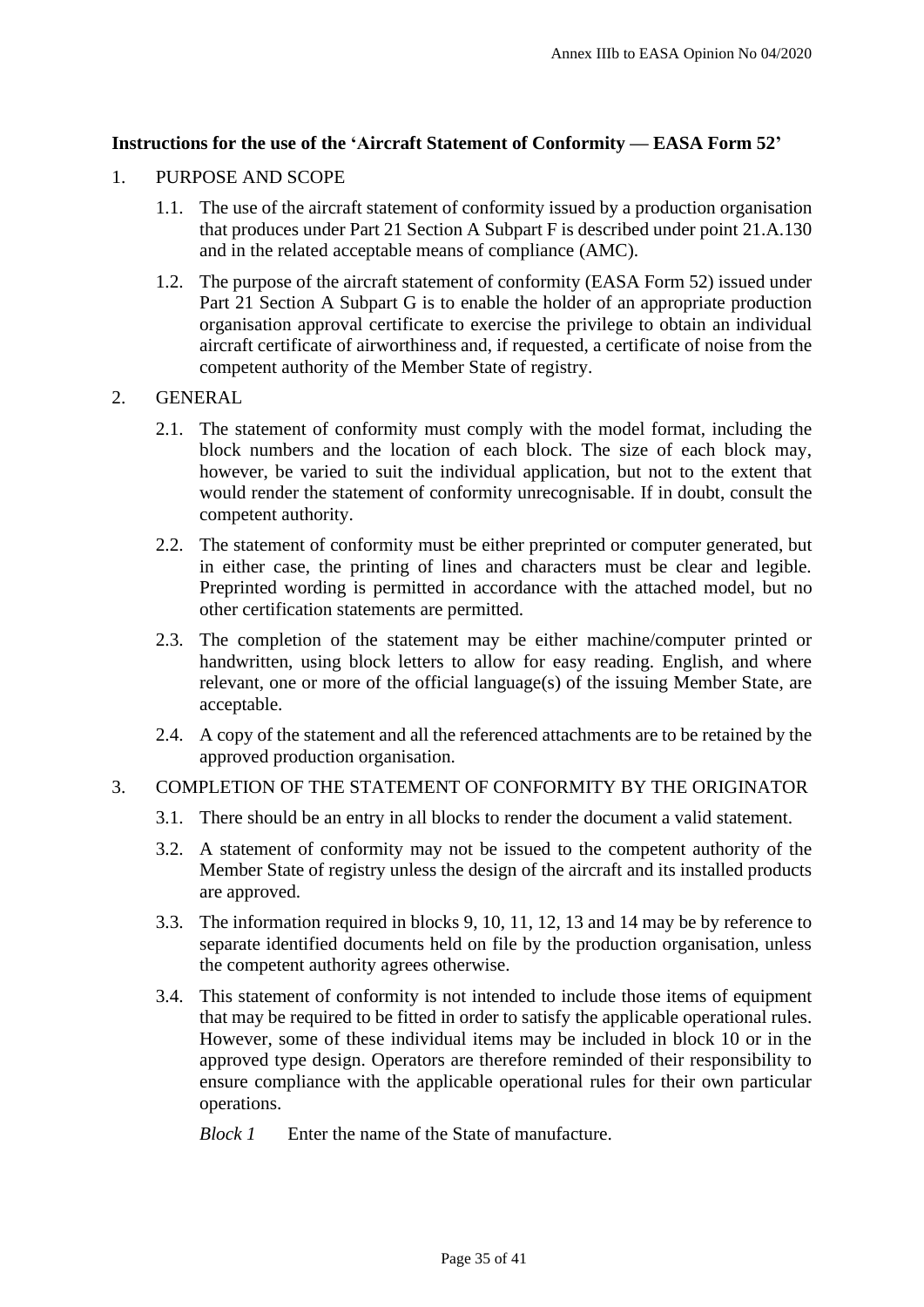- *Block 2* The competent authority that issues the statement of conformity under its authority.
- *Block 3* A unique serial number should be preprinted in this block for statement control and traceability purposes. An exception is in the case of a computer-generated document: the number need not be preprinted where the computer is programmed to produce and print a unique number.
- *Block 4* The full name and the address of the location of the organisation that issues the statement. This block may be preprinted. Logos, etc., are permitted if the logo, etc., can be contained within the block.
- *Block 5* The aircraft type in full as defined in the type-certificate and its associated data sheet.
- *Block 6* The type-certificate reference numbers and issue for the subject aircraft.
- *Block* 7 If the aircraft is registered, then this mark will be the registration mark. If the aircraft is not registered, then this will be the mark that is accepted by the competent authority of the Member State and, if applicable, by the competent authority of a third country.
- *Block 8* The identification number assigned by the production organisation for control and traceability and product support purposes. This is sometimes referred to as a 'production organisation serial number' or 'constructor's number'.
- *Block 9* The engine type and the propeller type(s) in full as defined in the relevant type-certificate and its associated data sheet. Their production organisation identification number and the associated location should also be stated.
- *Block 10* Approved design changes to the aircraft definition.
- *Block 11* A listing of all the applicable airworthiness directives (or equivalent) and a declaration of compliance, together with a description of the method of compliance of the subject individual aircraft, including products and installed parts, appliances and equipment. Any future compliance requirement time should be stated.
- *Block 12* Approved unintentional deviations from the approved type design, sometimes referred to as 'concessions', 'divergences' or 'nonconformances'.
- *Block 13* Only agreed exemptions, waivers or derogations may be included here.
- *Block 14* Remarks. Any statement, information, particular data or limitation which may affect the airworthiness of the subject aircraft. If there is no such information or data, state 'NONE'.
- *Block 15* Enter 'certificate of airworthiness', or 'restricted certificate of airworthiness', as requested.
- *Block 16* Additional requirements such as those notified by an importing country should be noted in this block.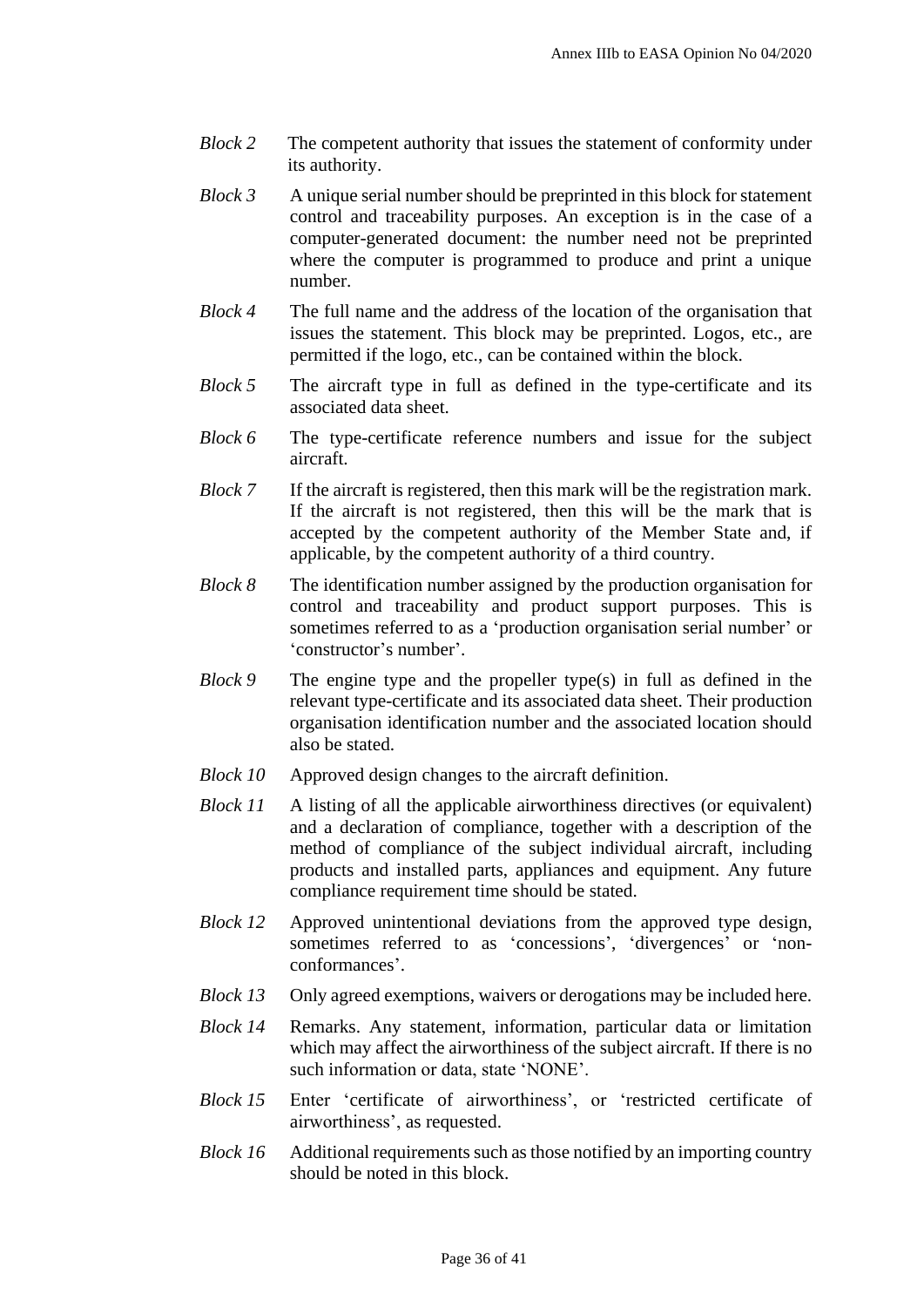*Block 17* The validity of the statement of conformity is subject to the full completion of all the blocks on the form. A copy of the flight test report, together with any recorded defects and rectification details, should be kept on file by the production organisation approval certificate holder. The report should be signed as satisfactory by the appropriate certifying staff and a flight crew member, e.g. the test pilot or the flight test engineer. The flight tests performed are those defined under the control of the quality management element of the production system, as established by point 21.A.139, in particular point  $21.A.139(d)(1)(vi)$ , to ensure that the aircraft conforms to the applicable design data, and is in condition for safe operation.

> The listing of items provided (or made available) to satisfy the aspects of this statement that relate to the safe operation of the aircraft should be kept on file by the production organisation approval certificate holder.

- *Block 18* The statement of conformity may be signed by the person that is authorised to do so by the production approval holder in accordance with point 21.A.145(d). A rubber stamp signature should not be used.
- *Block 19* The name of the person that signs the statement should be typed or printed in a legible form.
- *Block 20* The date on which the statement of conformity is signed should be given.
- *Block 21* The competent authority approval reference should be quoted.';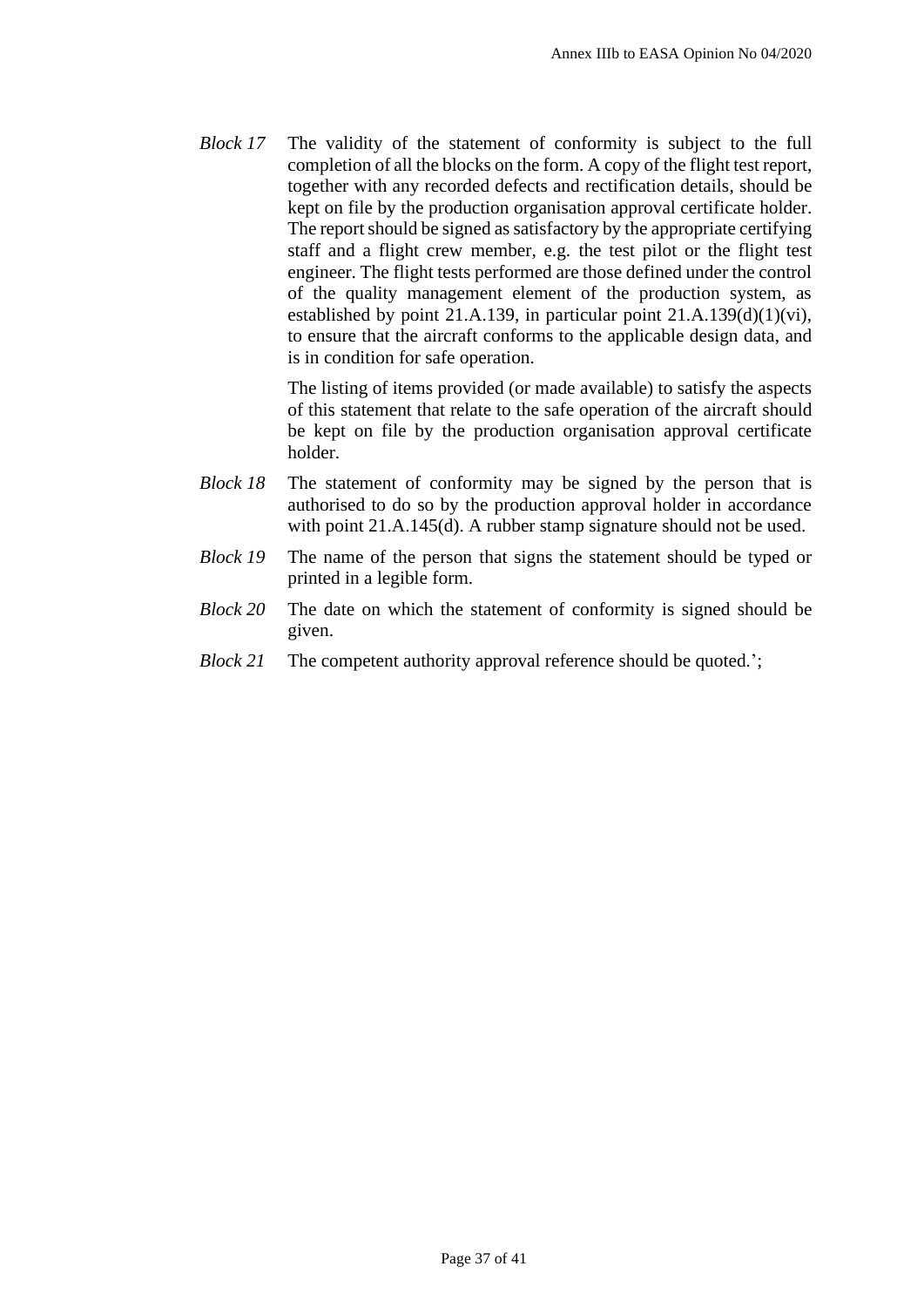(58) Appendix X is replaced by the following:

#### '*Appendix X*

#### **Production organisation approval certificate — EASA Form 55**

Production organisation approval certificates referred to in Subpart G of Annex I (Part 21)

#### [MEMBER STATE] (1)

A Member of the European Union ( 2 )

#### **PRODUCTION ORGANISATION APPROVAL CERTIFICATE**

#### Reference: [MEMBER STATE CODE<sup>(1</sup>)].21G.XXXX

Pursuant to Regulation (EU) 2018/1139 of the European Parliament and of the Council and to Commission Regulation (EU) No 748/2012, for the time being in force and subject to the conditions specified below, the [COMPETENT AUTHORITY OF THE MEMBER STATE] hereby certifies:

#### [COMPANY NAME AND ADDRESS]

as a production organisation in compliance with Annex I (Part 21) Section A of Commission Regulation (EU) No 748/2012, is approved to produce products, parts and appliances listed in the attached approval schedule and issue the related certificates using the above references.

CONDITIONS:

- 1. This approval is limited to that specified in the enclosed terms of approval, and
- 2. This approval is subject to compliance with the procedures specified in the approved production organisation exposition, and
- 3. This approval is valid while the approved production organisation remains in compliance with Annex I (Part 21) to Commission Regulation (EU) No 748/2012.
- 4. Subject to compliance with the foregoing conditions, this approval shall remain valid for an unlimited period of time unless it has previously been surrendered, superseded, suspended or revoked.

| For the competent authority: [COMPETENTAUTHORITY IDENTIFICATION (1)] |
|----------------------------------------------------------------------|

### **EASA Form 55a — Issue 3**

( 1 ) Or 'EASA', if EASA is the competent authority.

( 2 ) Delete for non-EU Member States.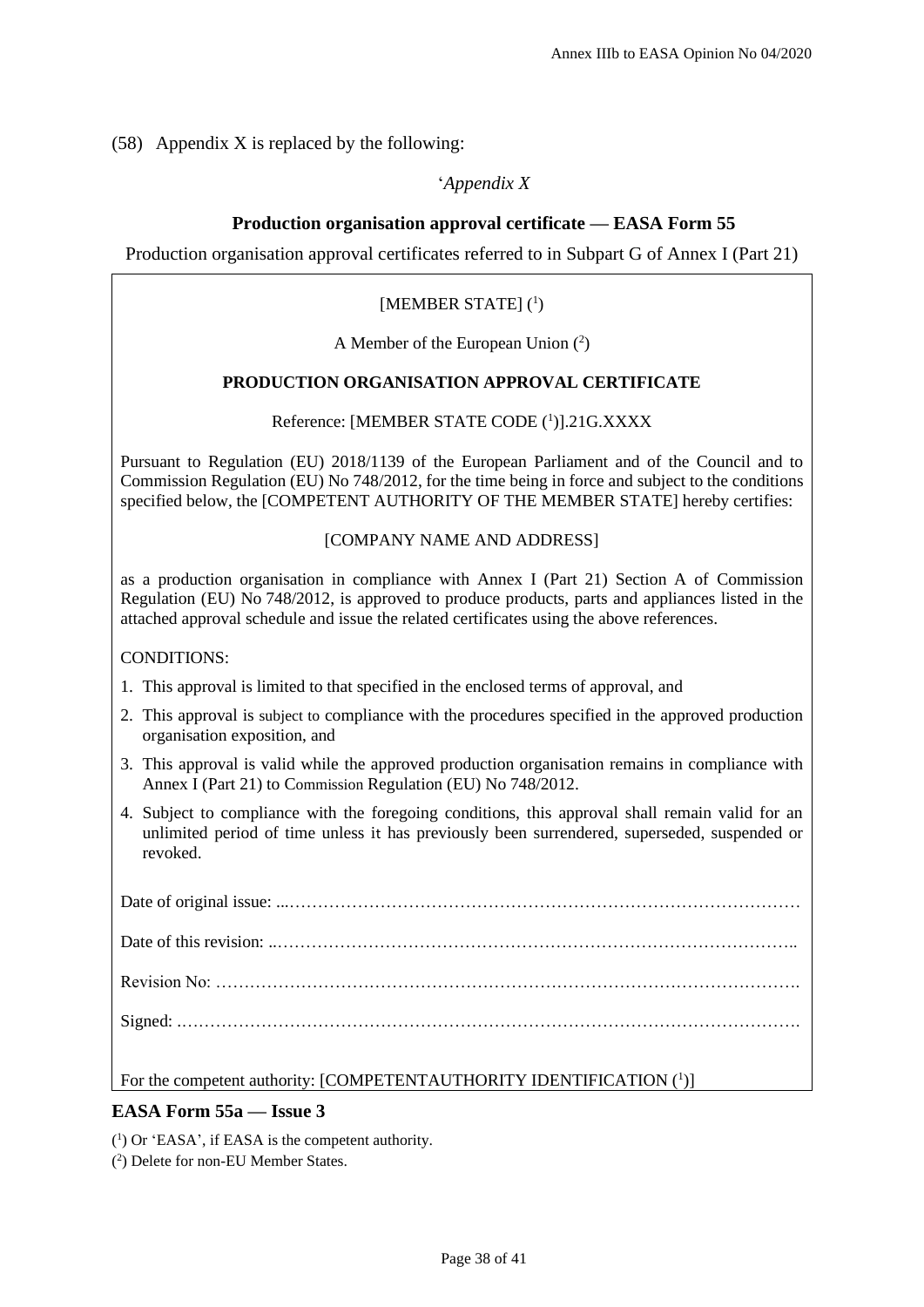| [MEMBER STATE] $(^1)$<br>A Member of the European<br>Union $(^2)$                                                                                                                                                                              |  | <b>Terms of approval</b>                                       | TA: [MEMBER STATE<br>CODE $(^1)$ ].21G.XXXX |  |  |  |
|------------------------------------------------------------------------------------------------------------------------------------------------------------------------------------------------------------------------------------------------|--|----------------------------------------------------------------|---------------------------------------------|--|--|--|
| This document is part of the production organisation approval number [MEMBER STATE<br>CODE (1)].21G.XXXX issued to:                                                                                                                            |  |                                                                |                                             |  |  |  |
| Company name:                                                                                                                                                                                                                                  |  |                                                                |                                             |  |  |  |
| Section 1. SCOPE OF WORK:                                                                                                                                                                                                                      |  |                                                                |                                             |  |  |  |
| PRODUCTION OF                                                                                                                                                                                                                                  |  | PRODUCTS/CATEGORIES                                            |                                             |  |  |  |
|                                                                                                                                                                                                                                                |  |                                                                |                                             |  |  |  |
|                                                                                                                                                                                                                                                |  |                                                                |                                             |  |  |  |
|                                                                                                                                                                                                                                                |  |                                                                |                                             |  |  |  |
|                                                                                                                                                                                                                                                |  |                                                                |                                             |  |  |  |
| For details and limitations, refer to the Production Organisation Exposition, Section xxx                                                                                                                                                      |  |                                                                |                                             |  |  |  |
| Section 2. LOCATIONS:                                                                                                                                                                                                                          |  |                                                                |                                             |  |  |  |
| Section 3. PRIVILEGES:                                                                                                                                                                                                                         |  |                                                                |                                             |  |  |  |
|                                                                                                                                                                                                                                                |  |                                                                |                                             |  |  |  |
| The Production Organisation is entitled to exercise, within its terms of approval and in accordance<br>with the procedures of its Production Organisation Exposition, the privileges laid down in point<br>21.A.163, subject to the following: |  |                                                                |                                             |  |  |  |
| [keep only applicable text]                                                                                                                                                                                                                    |  |                                                                |                                             |  |  |  |
| Prior to the approval of the design of the product, the EASA Form 1 may be issued only for conformity<br>purposes.                                                                                                                             |  |                                                                |                                             |  |  |  |
| A statement of conformity may not be issued for a non-approved aircraft.                                                                                                                                                                       |  |                                                                |                                             |  |  |  |
| Maintenance may be performed, until compliance with the maintenance regulations is required, in<br>accordance with the Production Organisation Exposition Section xxx                                                                          |  |                                                                |                                             |  |  |  |
| Permits to fly may be issued in accordance with the Production Organisation Exposition Section yyy                                                                                                                                             |  |                                                                |                                             |  |  |  |
| Date of original issue:                                                                                                                                                                                                                        |  | Signed:                                                        |                                             |  |  |  |
| Date of this revision:                                                                                                                                                                                                                         |  |                                                                |                                             |  |  |  |
| Revision No:                                                                                                                                                                                                                                   |  | For [COMPETENT AUTHORITY<br><b>IDENTIFICATION</b> $({}^{1})$ ] |                                             |  |  |  |

# **EASA Form 55b — Issue 3**

( 1 ) Or 'EASA', if EASA is the competent authority.

( 2 ) Delete for non-EU Member States.'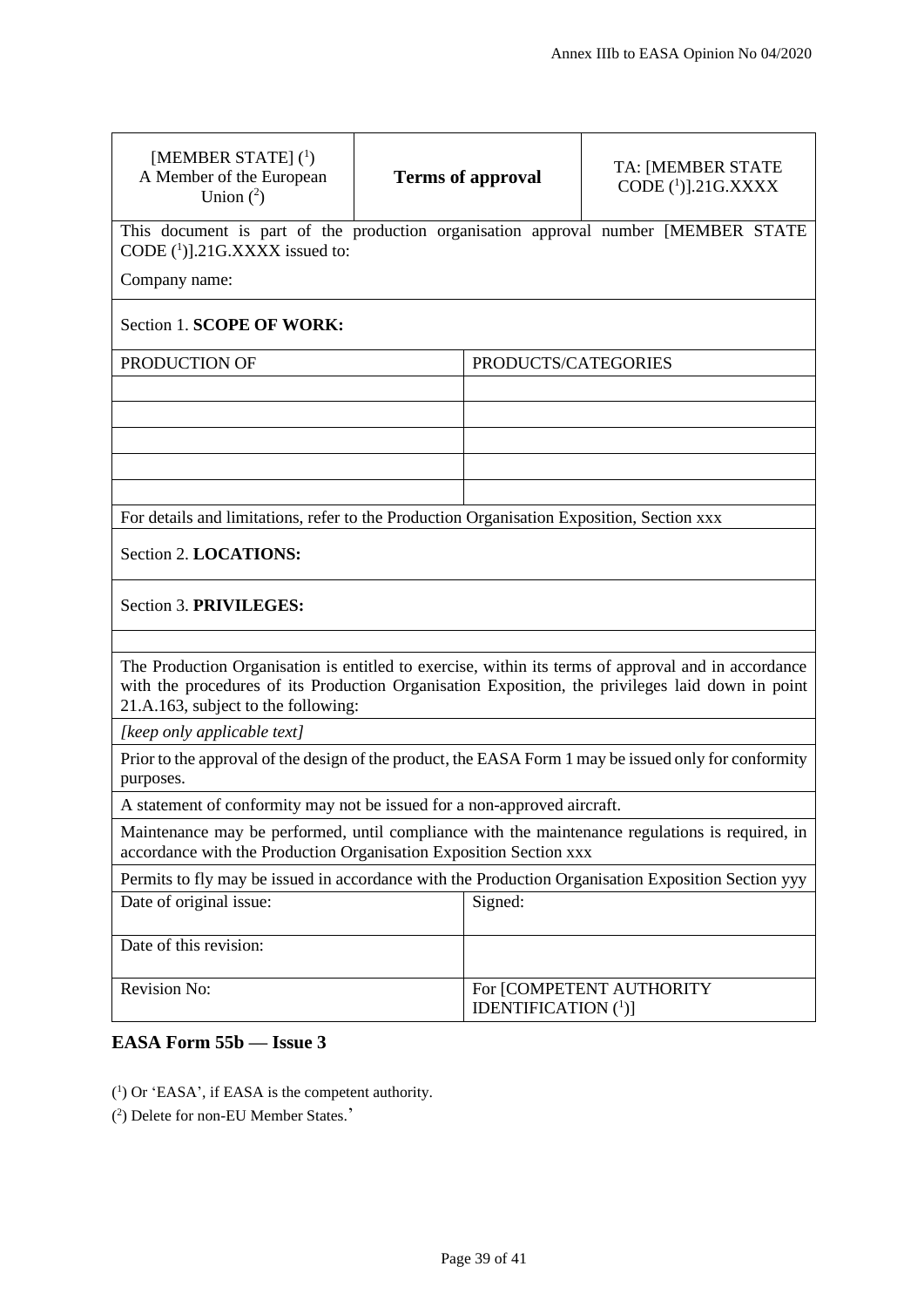(59) Appendix XI is replaced by the following:

'*Appendix XI*

# **Letter of agreement for production without a production organisation approval — EASA Form 65**

Letter of agreement referred to in Subpart F of Annex I (Part 21)

[MEMBER STATE] (1)

A Member of the European Union  $(2)$ 

#### **LETTER OF AGREEMENT FOR PRODUCTION WITHOUT A PRODUCTION ORGANISATION APPROVAL**

[NAME OF THE APPLICANT]

[TRADE NAME (if different from the name of the applicant)]

[FULL POSTAL ADDRESS OF THE APPLICANT]

Date (Day, Month, Year)

Reference: [MEMBER STATE CODE (2)].21F.XXXX

Dear Mr/Ms [Name of the Applicant],

Your production inspection system has been evaluated and found to be in compliance with Section A, Subpart A and Subpart F of Annex I (Part 21) to Commission Regulation (EU) No 748/2012.

Therefore, subject to the conditions specified below, we agree that the showing of conformity of the products, parts and appliances mentioned below may be done under Section A, Subpart F of Annex I (Part 21) to Commission Regulation (EU) No 748/2012.

**No of Units P/N S/N**

AIRCRAFT

PARTS

The following conditions are applicable to this letter of agreement:

- (1) It is valid while [Company Name] remains in compliance with Section A, Subpart A and Subpart F of Annex I (Part 21) to Commission Regulation (EU) No 748/2012.
- (2) It requires compliance with the procedures specified in [Company Name] Manual ref./issue date………………………
- $(3)$  It terminates on  $\dots$   $\dots$   $\dots$   $\dots$   $\dots$
- (4) The statement of conformity issued by [Company Name] under the provisions of point 21.A.130 of the above-mentioned Regulation shall be validated by the issuing authority of this letter of